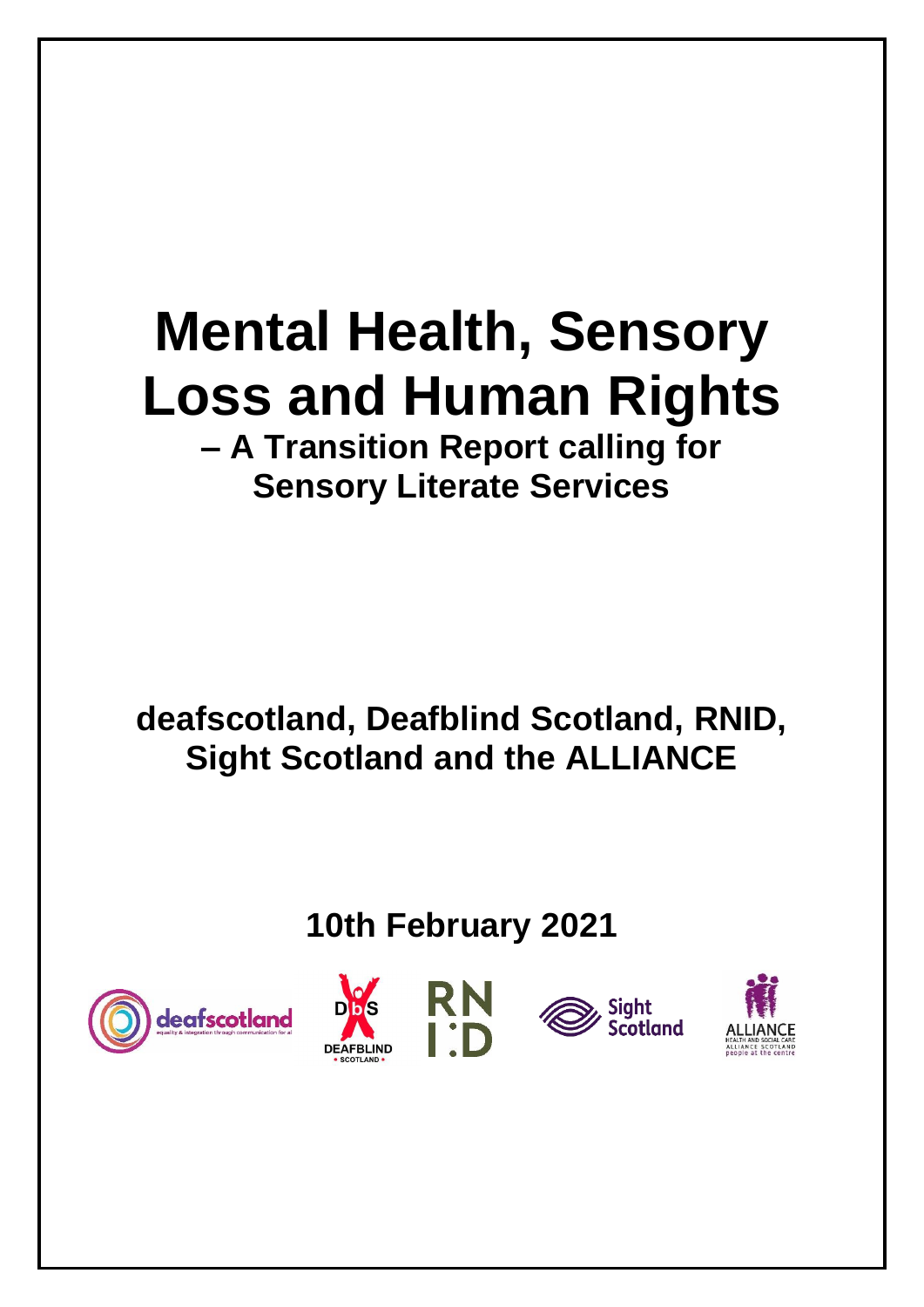# **Foreword**

#### **10th February 2021**

#### **Dear Colleague,**

deafscotland, Deafblind Scotland, RNID (Royal National Institute for the Deaf), Sight Scotland and the ALLIANCE have collaborated to produce this report. Through our practice and experience, we have identified a pattern of failings in policy, funding and services for those with sensory loss. We have collectively concluded that Scotland needs universal, sensory literate services to prevent as well as address the prevalence of poor mental health in people with sensory loss. We now need your help to raise the issues and secure change. Therefore, we encourage you to circulate, discuss and act on this report to achieve prompt and significant impact.

In defining the way forward, we want to acknowledge the Independent Review of Adult Social Care in Scotland, which has just been published on 3rd February 2021. We are pleased that it puts a human rights approach at the centre, presents opportunities to work collaboratively and to deliver change through the establishment of a national body for social care staff training and development. The potential to make a positive impact on people's lives is huge as so much of mental health services sit in social care and not in health.

This report invites consideration from government, public authorities and trade unions, all of which have an important role to play in delivering the pace and detail of the change required. We dedicate this report to our members and stakeholders with whom we will share this report widely. We welcome feedback and commit to working collaboratively to deliver reform.

We record our thanks to Carole Ewart, the public policy and human rights consultant, who assisted us in this task.

|             | Janis McDonald Chief Officer, deafscotland                        |
|-------------|-------------------------------------------------------------------|
|             | Isabella Goldie Chief Executive, Deafblind Scotland               |
| Teri Devine | <b>Director for Scotland, RNID</b>                                |
|             | Mark O'Donnell Chief Executive, Sight Scotland and Sight Scotland |
|             | <b>Veterans</b>                                                   |
|             | Jonathan Reid Sensory Coordinator, the ALLIANCE                   |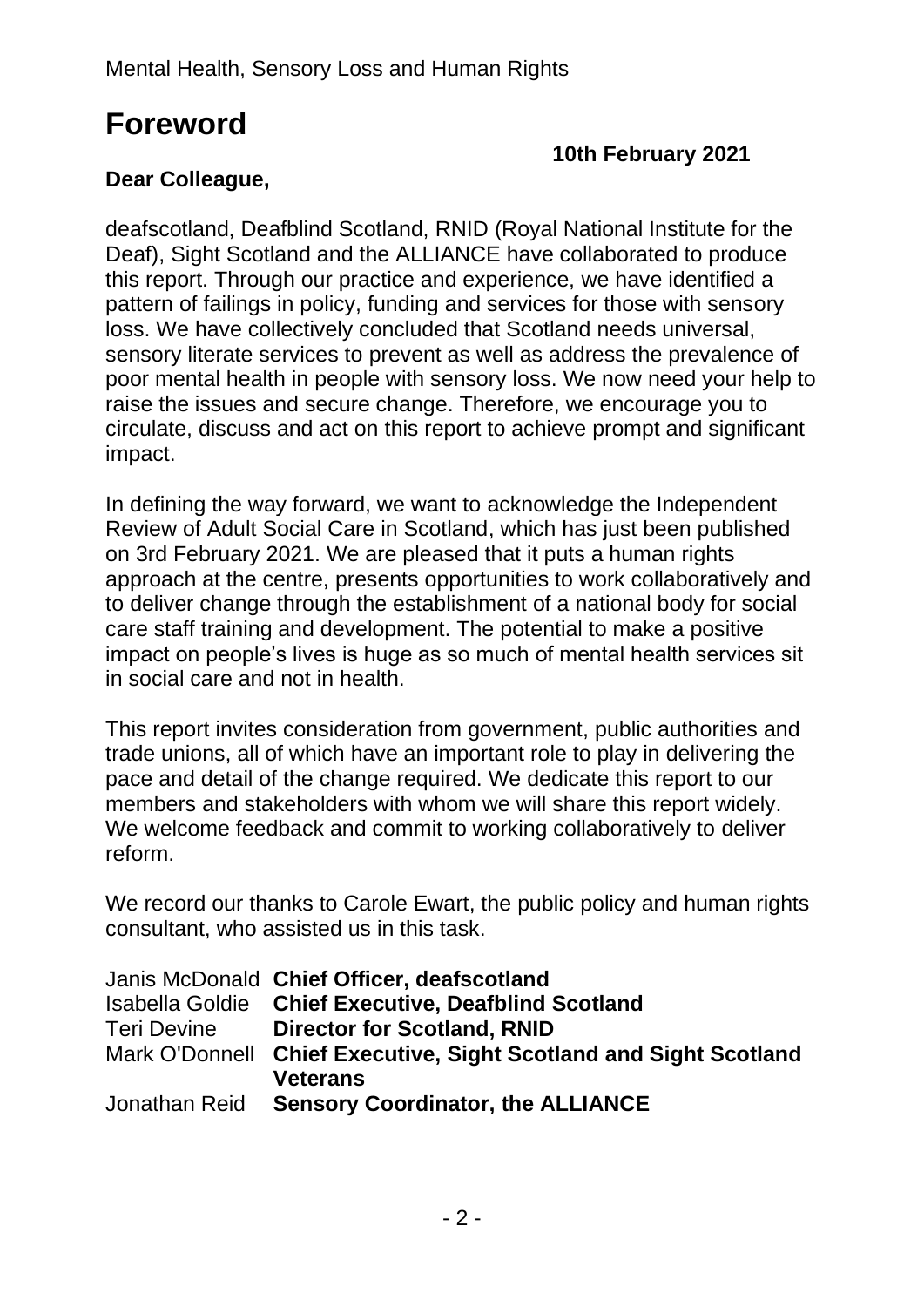# **About Us**

### **deafscotland**

Is the lead national specialist organisation promoting equality, access and citizenship for those affected by deafness. We support the social model of disability and promote a right's based, person-centred approach. Membership is drawn from all sectors and we are an enabling, lived experience led organisation. We describe a spectrum of deafness and four key pillars: Deaf; Deafblind; Deafened; and Hard of Hearing, promote Communication For All; BSL For All; and Connect Us Too. Visit our website for more information: deafscotland – [the lead organisation for](https://deafscotland.org/)  [deaf issues in Scotland](https://deafscotland.org/) (deafscotland.org)

### **Deafblind Scotland**

Deafblind Scotland is the national leading authority on acquired deafblindness working to enable deafblind people to live as rightful members of their own communities. Deafblind Scotland offers a variety of services such as communication and linguistic access advice, advice navigating self-directed support, information and formatting services, welfare rights support, accredited training and a guide/communicator service. Visit our website for more information: [Deafblind Scotland –](https://dbscotland.org.uk/) [Deafblind Scotland \(dbscotland.org.uk\)](https://dbscotland.org.uk/)

# **RNID (Royal National Institute for the Deaf)**

We are the charity working to make life fully inclusive for deaf people and those with hearing loss or tinnitus. We campaign for an inclusive society, connect people to practical advice, and pioneer new treatments for hearing loss and tinnitus. Visit our website for more information: [RNID in Scotland -](https://rnid.org.uk/about-us/rnid-in-scotland/) RNID (rnid.org.uk)

# **Sight Scotland**

We are the leading organisation for sight loss in Scotland. We are also one of Scotland's oldest charities (formerly Royal Blind) and have been dedicated to meeting the challenges of visual impairment for over two centuries. We are a diverse charity with an expanding range of services, from the Royal Blind School and educational outreach, care, community support and the transcription of documents into alternative formats. Visit our website for more information: [Sight Scotland](https://sightscotland.org.uk/) – Educating & [Supporting People With Vision Loss](https://sightscotland.org.uk/) (sightscotland.org.uk)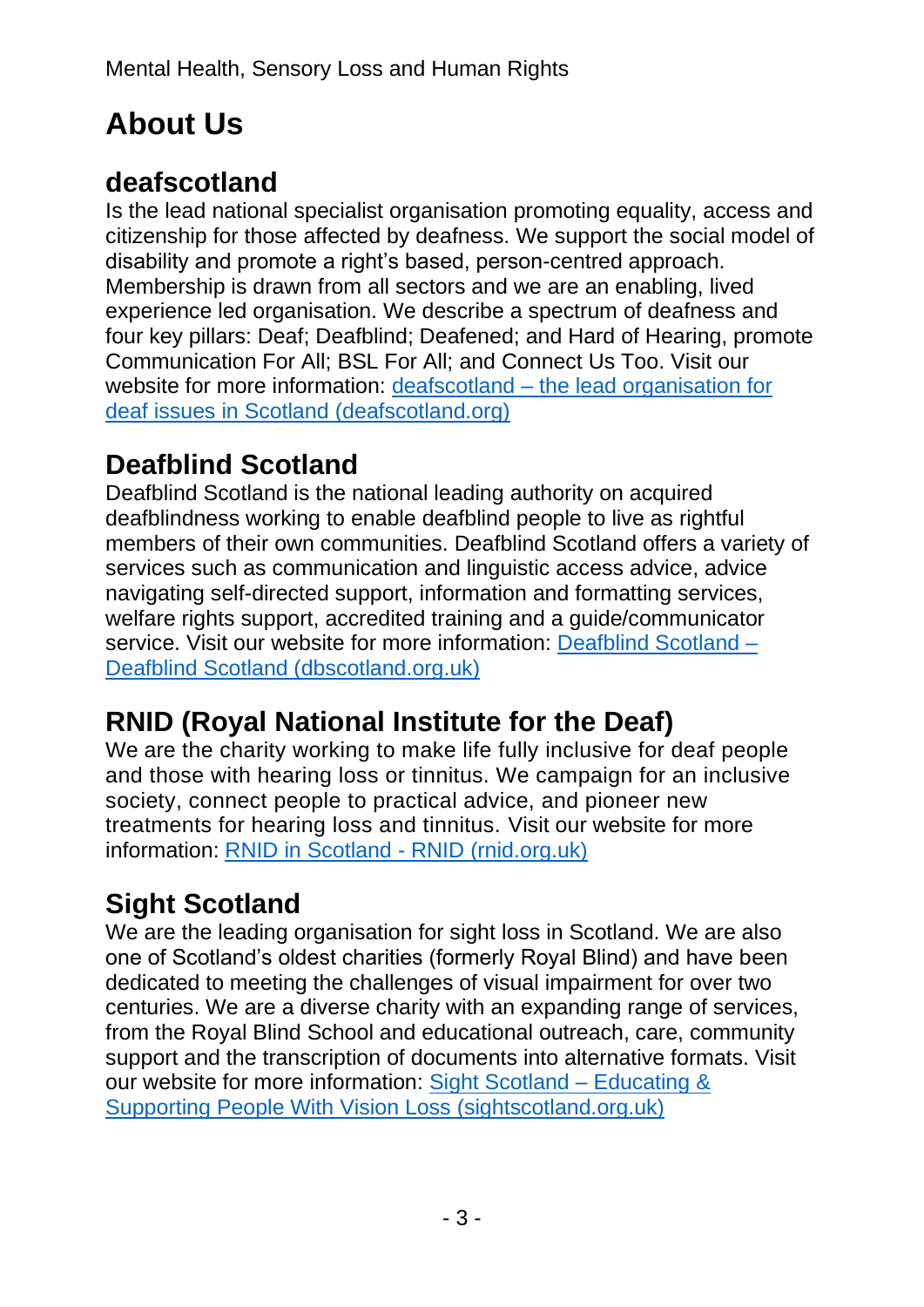# **The ALLIANCE**

The Health and Social Care Alliance Scotland (the ALLIANCE) is the national third sector intermediary for a range of health and social care organisations. We have nearly 3,000 members. The ALLIANCE is a strategic partner of the Scottish Government and has close working relationships, with many national NHS Boards, academic institutions and key organisations spanning health, social care, housing and digital technology. Visit our website for more information: [The ALLIANCE](https://www.alliance-scotland.org.uk/) – [Health and Social Care Alliance Scotland \(alliance-scotland.org.uk\)](https://www.alliance-scotland.org.uk/)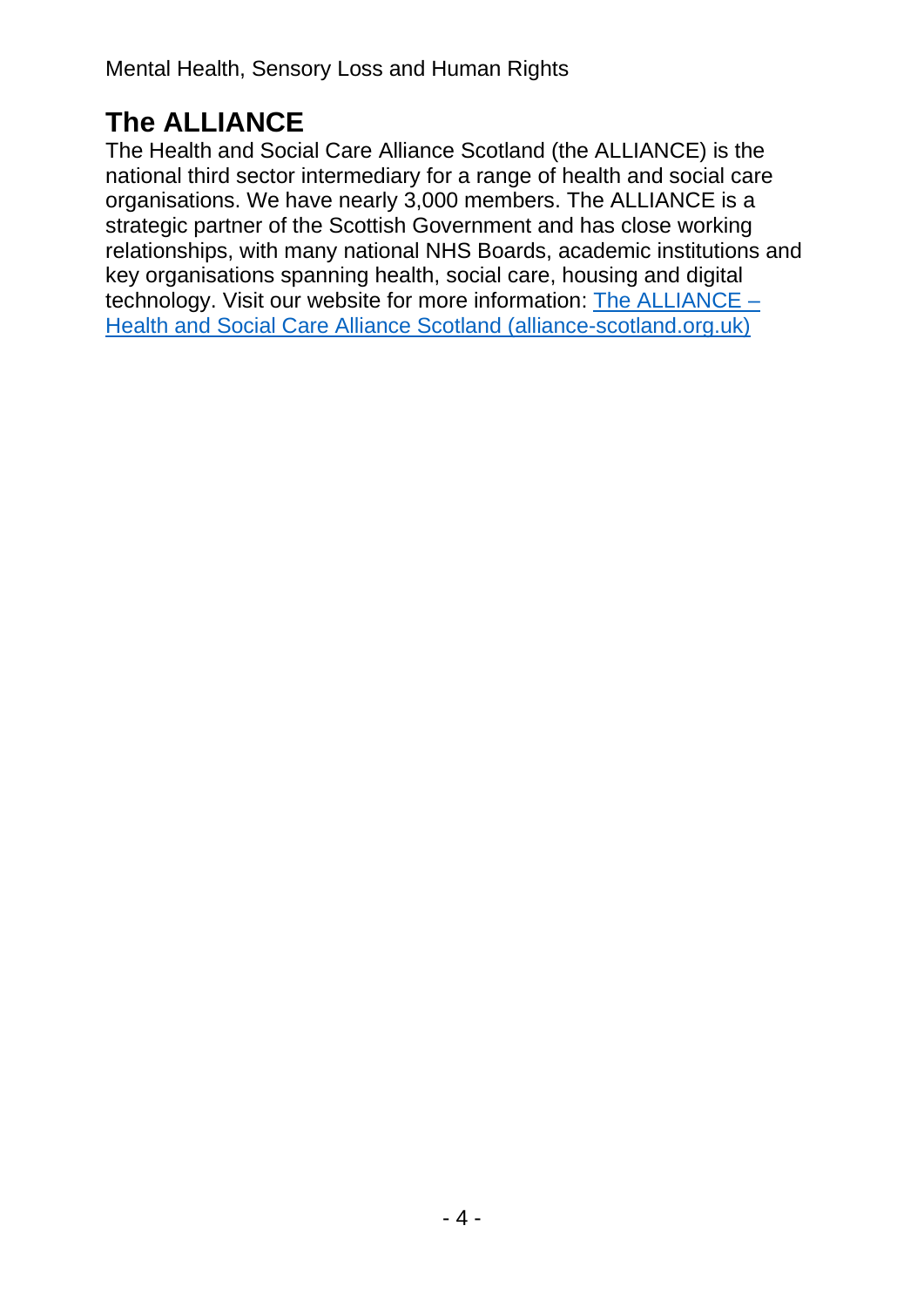# **Contents**

| 1. Introduction                                      | Page 6  |
|------------------------------------------------------|---------|
| 2. Understanding Sensory Loss and Poor Mental Health | Page 8  |
| 3. Mental Health and Inclusive Communication         | Page 12 |
| 4. Human Rights and Sensory Loss                     | Page 18 |
| 5. Human Rights Based Approach                       | Page 23 |
| 6. Conclusions and Recommendations                   | Page 27 |

### **Inclusive Format**

This publication is designed to be read by a wide audience, from members to key decision makers in the public, Third and private sectors. Therefore, the format is designed to be inclusive and accessible. We have avoided bullet points as trying to format the document into Braille and Moon, results in the system (software) assuming the bullet point is a 'dot'. Instead, we have used the alphabet or the numbering library. We comply with the recommendation that font should be size 14 (fourteen) minimum with titles usually two steps larger, for example at size 18 (eighteen). We have also avoided using Italics and use bold instead to ensure accessibility for people with sight loss.

# **Terminology**

Sign languages are fully functional and expressive languages. They are quite different from spoken languages. British Sign Language (BSL) is a visual-gestural language with a distinctive grammar using handshapes, facial expressions, gestures and body language to convey meaning. There is no agreed definition of Sign Supported English (SSE) which is understood to describe people speaking and signing at the same time.

Sensory Loss describes people who have a sensory disability and whose lives are impaired by society's inability to address their needs and rights. In this report, we refer to Sensory Loss (SL) as we are promoting the asset based, social model of disability.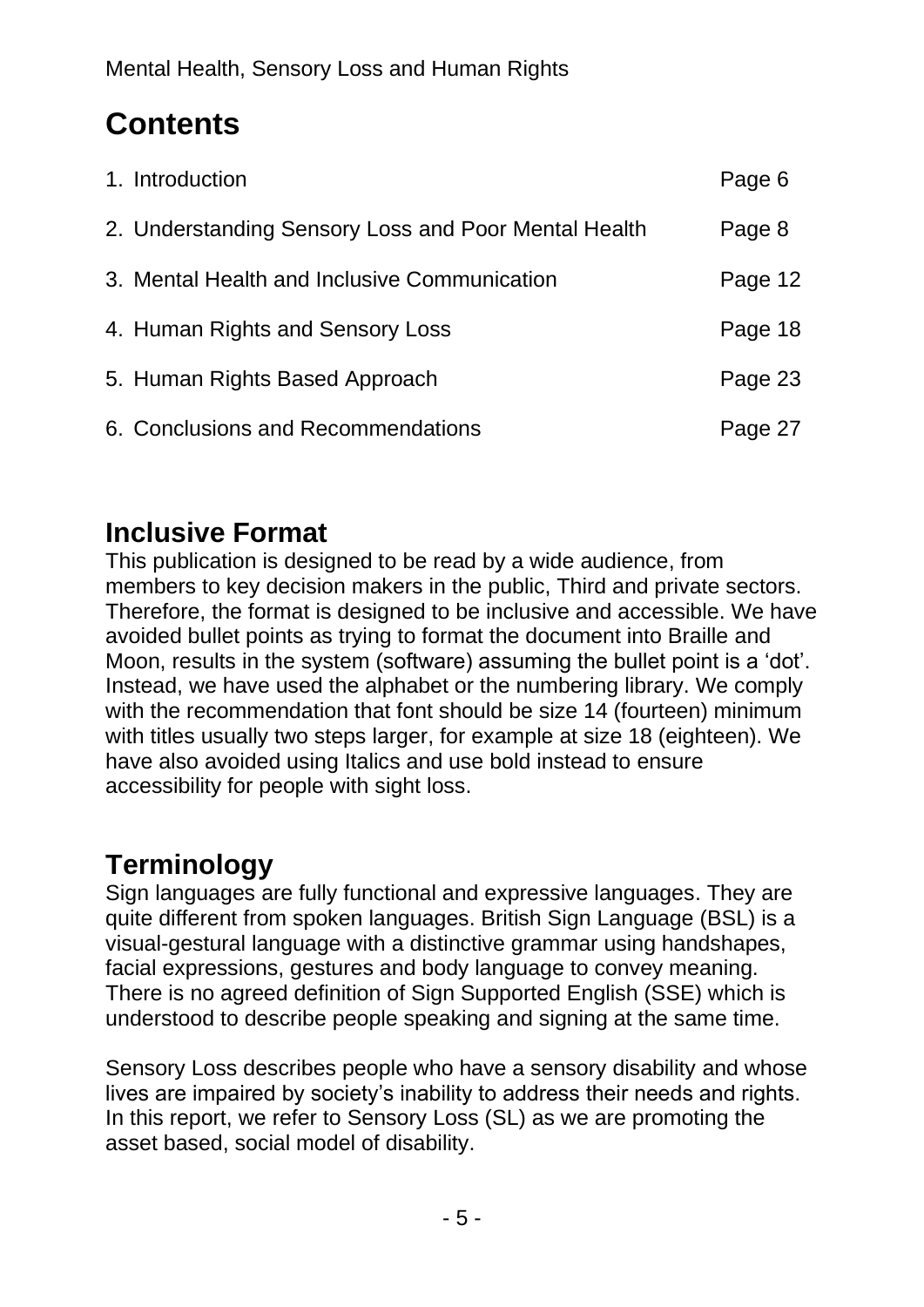# **1. Introduction**

**'We want to be ambitious. Ultimately, we must ensure that everyone in Scotland is supported to achieve and maintain good mental health. We also want the right help and support to be available whenever it is needed. That includes specialist services for when mental illness does occur.' Scottish Government**<sup>1</sup>

deafscotland, Deafblind Scotland, RNID, Sight Scotland and the ALLIANCE share the Scottish Government's ambition and have partnered to produce this report to inform and guide delivery of the Scottish Government's mental health strategy. However, we are clear that prevention and mitigation of the circumstances which cause poor mental health are key and that requires a whole nation approach.

The challenge is immediate as the disproportionate impact of the COVID-19 pandemic on disabled people is well documented. Disabled people are more likely to become seriously ill or die from COVID-19. The reasons for this include: elevated clinical risk, the worsening of existing poverty and inequalities, barriers in accessing vital services including COVID-19 testing and the disruption of vital health, social care and other support services.<sup>2</sup>

The current landscape of challenges for people with Sight loss, including the impact of COVID-19, highlights a range of avoidable impacts. The personal isolation caused by communication exclusion is a cause of poor mental health which can be significant, traumatic and life changing. It is a human rights issue because communication is a human right and a gateway to all rights such as respect for family life, to participate in society and to share ideas and opinions.

<sup>&</sup>lt;sup>1</sup> Summary Document of Coronavirus (COVID-19): mental health - [transition and recovery plan](https://www.gov.scot/publications/mental-health-scotlands-transition-recovery-summary/)  summary - [gov.scot \(www.gov.scot\)](https://www.gov.scot/publications/mental-health-scotlands-transition-recovery-summary/) pg. 9 pub October 2020.

<sup>&</sup>lt;sup>2</sup> 'COVID-19 Micro Briefing 1: The disproportionate impacts of the COVID-19 pandemic on disabled people. January 2021' pub by Glasgow Centre for Population Health, Policy Scotland and GDA at [PSGCPHGDACOVIDMicroBrief1Disability.pdf \(gla.ac.uk\)](https://policyscotland.gla.ac.uk/wp-content/uploads/2021/01/PSGCPHGDACOVIDMicroBrief1Disability.pdf)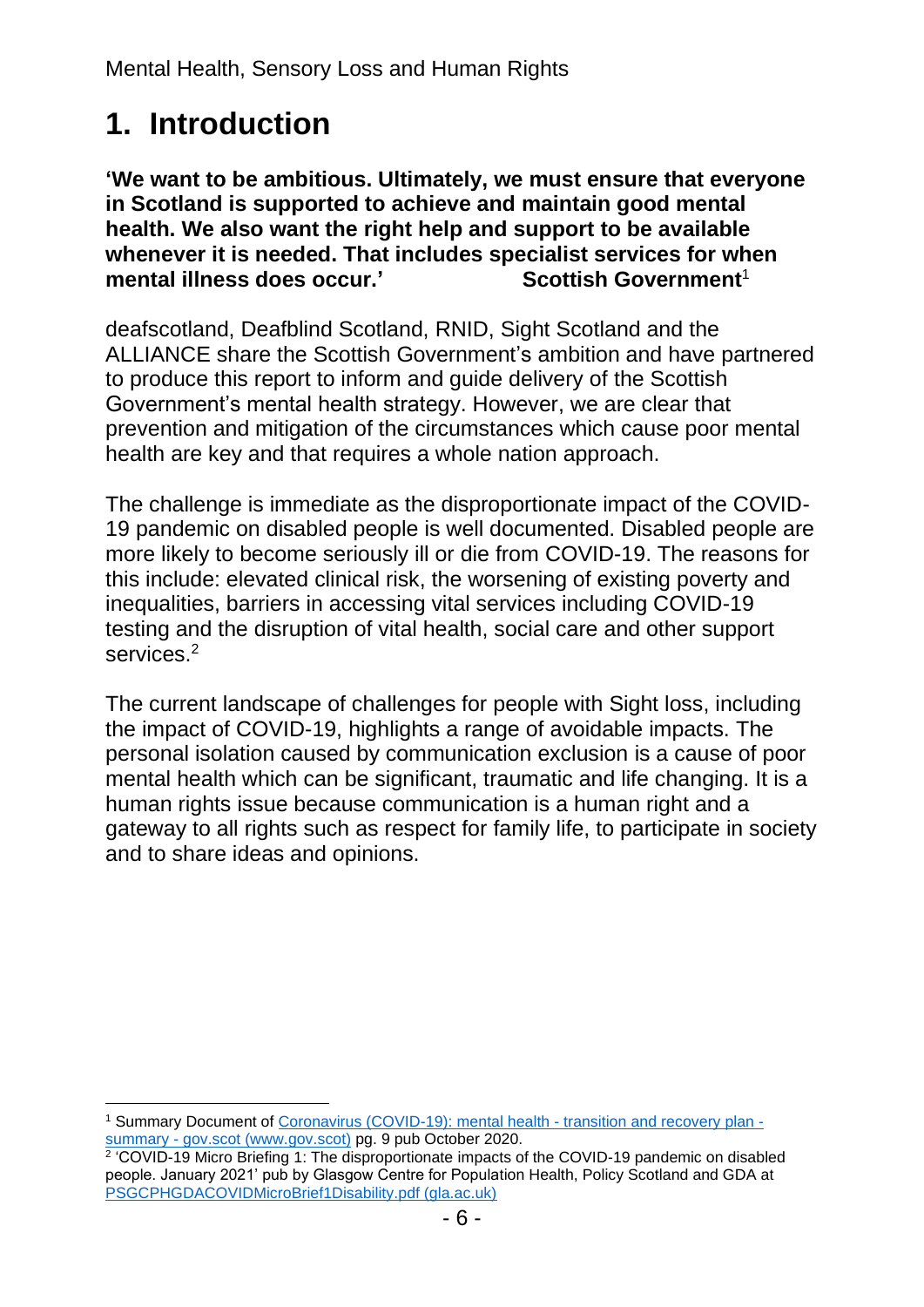Mental health problems can affect anyone. Environmental factors such as poverty, adverse childhood experiences (ACEs), trauma, toxic relationships, social isolation and, too often, disability are key predictors of mental ill health. <sup>3</sup> Our stakeholders are some of the most vulnerable and high-risk groups in our society due to the intersectionality of all these factors. For example, two thirds of working-age people who are registered as blind and partially sighted in Scotland, are not in paid employment, which can lead to financial problems, stress and isolation. The impact of the current national lockdown disease containment policy, is more acutely felt by disabled people because of their higher existing rates of mental health disorders, and because they are more likely to be socially isolated and digitally excluded.

To enable and promote good mental health, our 1,310,533 stakeholders need change across all human transactions so that they are explicitly visible in policy, in service design and delivery.

We approach this issue with a legacy of challenges facing our sector and the people we work with and represent. Historically, organisational culture, service practice and funding priorities have not met our needs. However, the current appetite to 'Build Back Better through a Resilient Recovery from the COVID-19 pandemic' 4 , creates opportunities. This report is designed to influence how those opportunities are seized generally and explicitly in the 'Coronavirus (COVID-19): mental health transition and recovery plan', and we will work collaboratively to 'ensure mental health and wellbeing remains at the heart of the Scottish Government's response to coronavirus (COVID-19)'. 5

We provide evidence-based policy, service and funding recommendations to transition publicly funded services to be 'sensory just'. We believe Scotland should aim to provide 'Sensory Literate Services'. The key is to provide inclusive communication across society and all services so people will be less isolated, more included and their human rights better respected, protected and fulfilled. Introducing and sustaining mainstream involvement of people with sensory loss in designing recovery policy and practice will help Scotland 'build back fairer'.

<sup>&</sup>lt;sup>3</sup> See 'Emotional Support for Sight Loss' Research by Royal Blind and Scottish War Blinded with the Mental Health Foundation into the mental health impacts of visual impairment pg. 5 at [Royal Blind](file:///C:/Users/carol/Documents/deafscotland/Joint%20Work/Royal%20Blind%20Emotional%20Support%20and%20Sight%20Loss%20report%5b6877%5d.pdf)  [Emotional Support and Sight Loss report\[6877\].pdf](file:///C:/Users/carol/Documents/deafscotland/Joint%20Work/Royal%20Blind%20Emotional%20Support%20and%20Sight%20Loss%20report%5b6877%5d.pdf)

<sup>&</sup>lt;sup>4</sup> Theme of UN's International Human Rights Day on 10<sup>th</sup> December 2020

<sup>5</sup> At [Coronavirus \(COVID-19\): mental health -](https://www.gov.scot/publications/mental-health-scotlands-transition-recovery/) transition and recovery plan - gov.scot (www.gov.scot)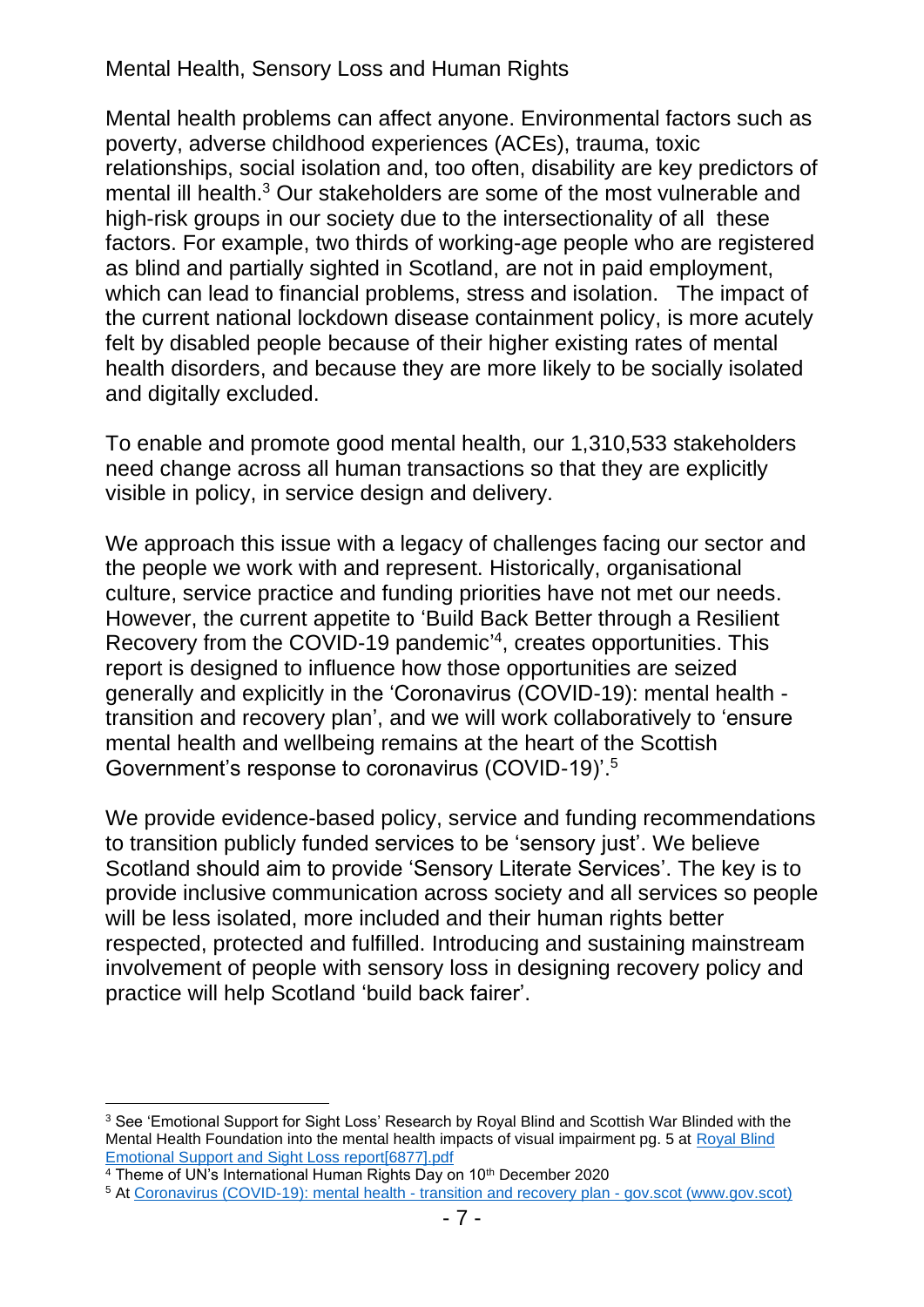# **2.Understanding Sensory Loss and Poor Mental Health**

Society's response to COVID-19 has heightened general understanding about the importance of personal relationships and the benefits of human contact in sustaining us, helping us to thrive and key to building our resilience. By wearing masks, we have realised how often we depend on non-verbal communication, such as smiling to acknowledge assistance. Physical distancing stops us attracting someone's attention by touching an arm or a shoulder. Communication using thumbs up is now standard everyday practice as well as a facility on Zoom. Our reliance on technology to work and communicate during lockdowns has created inclusion because facilities such as real time subtitling and audio translation ensures broader participation.

We should have known this anyway through ordinary life and everyday routines. Communication comes before language develops. Babies communicate successfully with parents and carers without language, animals can let you know what they are thinking through their actions, and mime can help the ordering process in noisy, busy environments.

1310,533 individuals are directly affected by permanent sensory loss, which is over 25% of Scotland's population of 5.46 Million people $\rm ^6$ :

- a. 178,000 people living with Sight loss.
- b. 34,000 people who are Deaf and Blind.
- c. 12,533 Deaf (including BSL users).
- d. 4,000 Deafblind people.
- e. 355,000 Deafened people.
- f. 27,000 with dual sensory loss.
- g. and 700,000 Hard of Hearing people.<sup>7</sup>

Sensory Loss is common, not exceptional, yet its centrality in policy is consistently overlooked. The social model of disability assists our understanding that it is society that impairs people's ability to live equally. In this report we have adopted the term Sensory Loss (SL) throughout as it best describes the social model we promote across our work.

 $6$  Scotland's population is at a 'record high at 5.46 million' according to the ONS, published  $6<sup>th</sup>$  October 2020 at [Scotland's Population | National Records of Scotland \(nrscotland.gov.uk\)](https://www.nrscotland.gov.uk/news/2020/scotlands-population)

<sup>7</sup> Understanding the four pillars of deafness:<https://deafscotland.org/> and <https://dbscotland.org.uk/resources/publications/>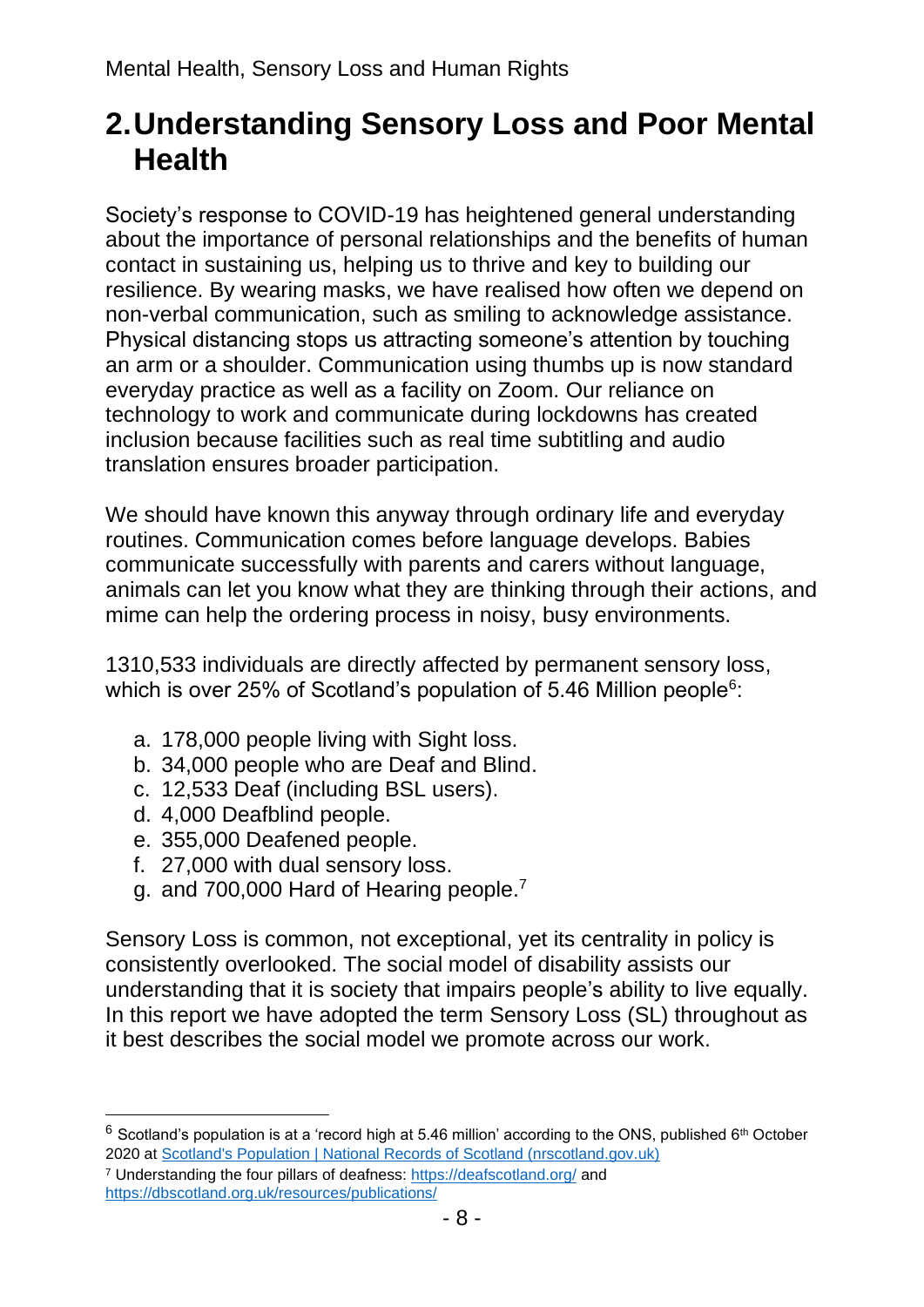Scotland needs to change as a matter of principle, but also due to the number of people whose experiences, needs and rights are being failed by 'the system'. An informed approach is also needed as within each of the above 'communities', there is huge diversity and we all need to be more sensory aware. Knowledge assists planning. For example, more than 40% of people over the age of age 40, 60% over the age of 60, 70% over the age of 70 and 90% over the age of 75 have hearing loss and that impairment defines their lives and opportunities. A 'BSL user' is not a deaf person or hearing loss person, it is a person using a defined and recognised language. Not all 'Deaf' people sign/use BSL (British Sign Language).

The majority of profoundly deaf people are born to hearing parents and do not sign BSL. They learn, read and speak English, then for some of them, they learn BSL / SSE (Sign Supported English). Some do identify as 'Deaf'. Some BSL users are 'Deafblind', 'Deafened' and 'Hard of Hearing' but do not identify themselves as 'Deaf' as the term is associated with disability and they consider themselves as able and it is society that disables them.

Diversity in SL is also evident from life circumstances. People born with SL are likely to learn to communicate in a different way from those who acquired it in later life. For some people, their SL causes poor mental health: traumatised by sudden sight loss and/or hearing loss, people's loss of independence and growing reliance on others to function, as well as poverty of human contact, leads to loneliness; lack of access to information to make informed choices sparks feelings of vulnerability; poverty of social and economic opportunity breeds hardship; exclusion and discrimination from 'mainstream' events causes unhappiness.

People can experience layers of inequality and cumulative discrimination based on multiple identities, for example discrimination based on disability, gender, ethnicity and class. It is necessary to accept and consider the interdependence and complexity of identities to effectively combat omissions in mental health policy and services.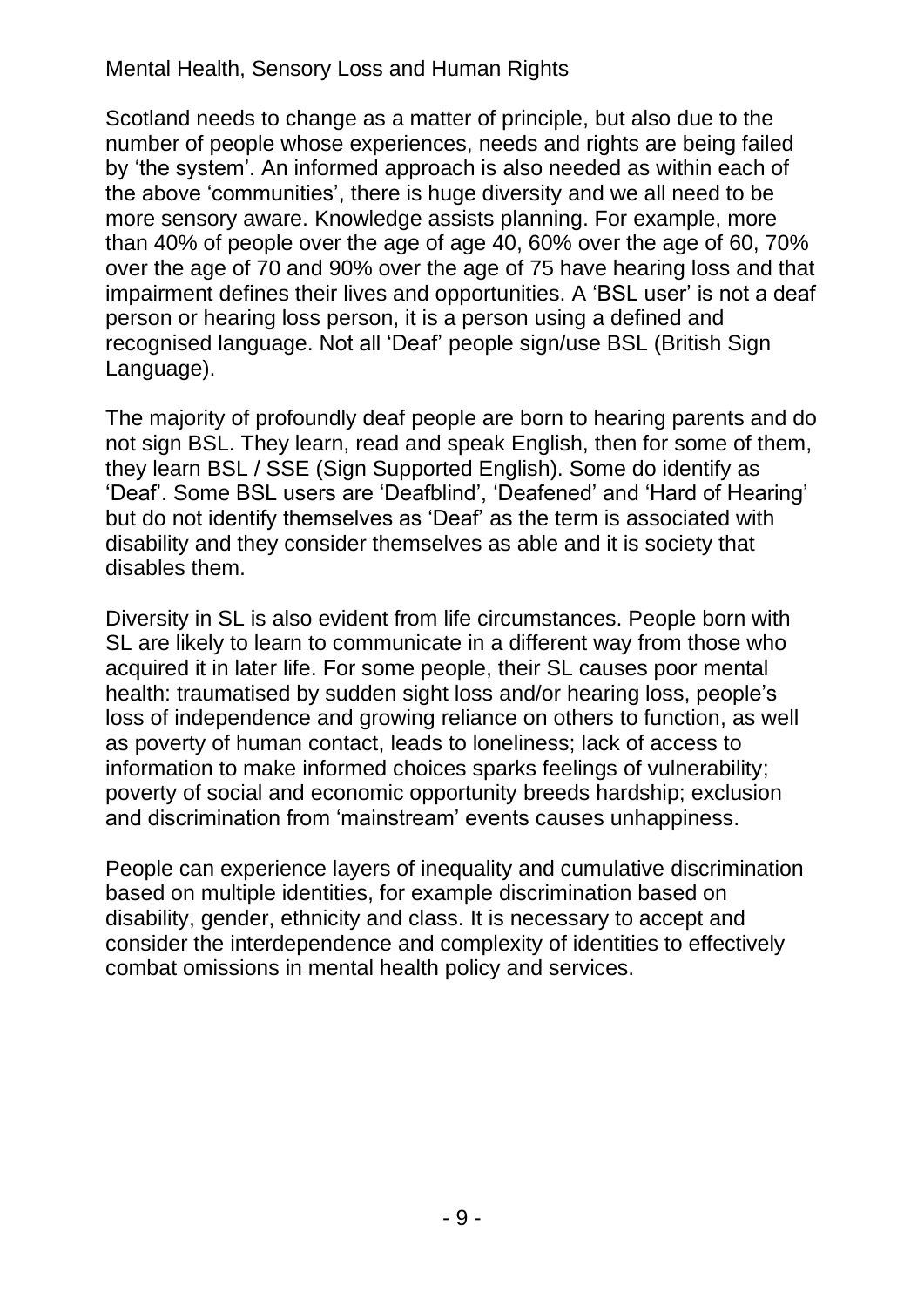People with SL get little recognition and their needs and rights are often subsumed into wider disability. The term 'diagnostic overshadowing', is used to describe this exclusive approach whereby health professionals see the person and not just their 'disability', and assumes that explains their behaviour without exploring other factors. The reasons are various: too often, the training undertaken by clinical staff has not prepared them for working with SL people; too often general healthcare has very limited knowledge about SL; there is a lack of awareness of the legislative framework on rights and duties; and there is a common misunderstanding about delivering the right to equal treatment - it does not mean treatment should be the same, rather it should be adapted to meet needs and achieve equal outcomes.

Scotland needs to move to a situation where the whole society response is commonplace. Currently, strategies to include are exceptional. Whilst there is, overwhelmingly, no intent to cause harm, the impact is the same. Whether exclusion happens directly or indirectly, the impact is the same. There is a mound of statistical evidence, gathered before the pandemic, to evidence the extent of the problems including:

- a. 23% of disabled people say they are quite or very lonely on a typical day.
- b. 46.7% of disabled people are employed compared to 80.3% of nondisabled people.
- c. 25% of disabled adults have never used the internet, compared to 10.2% of the entire UK population. 8

Any strategy cannot be based on a "one size fits all" approach. In mental health strategic planning, awareness of the diversity in SL is critical to mapping out a system that is responsive and accessible from diagnosis to service delivery and follow up. That awareness needs to apply to all services. For example, when people are diagnosed with initial and deteriorating sight loss, there needs to be standard procedures in place for optometrists, nurses and doctors to put people in contact with specialist services that can provide and advise on independent living, communication aids and other matters which makes life okay. The same applies for people with hearing loss and dual sensory loss.

<sup>&</sup>lt;sup>8</sup> 'Doing Digital Inclusion: disability handbook' pub by The Good Things Foundation [https://www.goodthingsfoundation.org/sites/default/files/research-publications/disability\\_handbook](https://www.goodthingsfoundation.org/sites/default/files/research-publications/disability_handbook-with_links-final.pdf)[with\\_links-final.pdf](https://www.goodthingsfoundation.org/sites/default/files/research-publications/disability_handbook-with_links-final.pdf)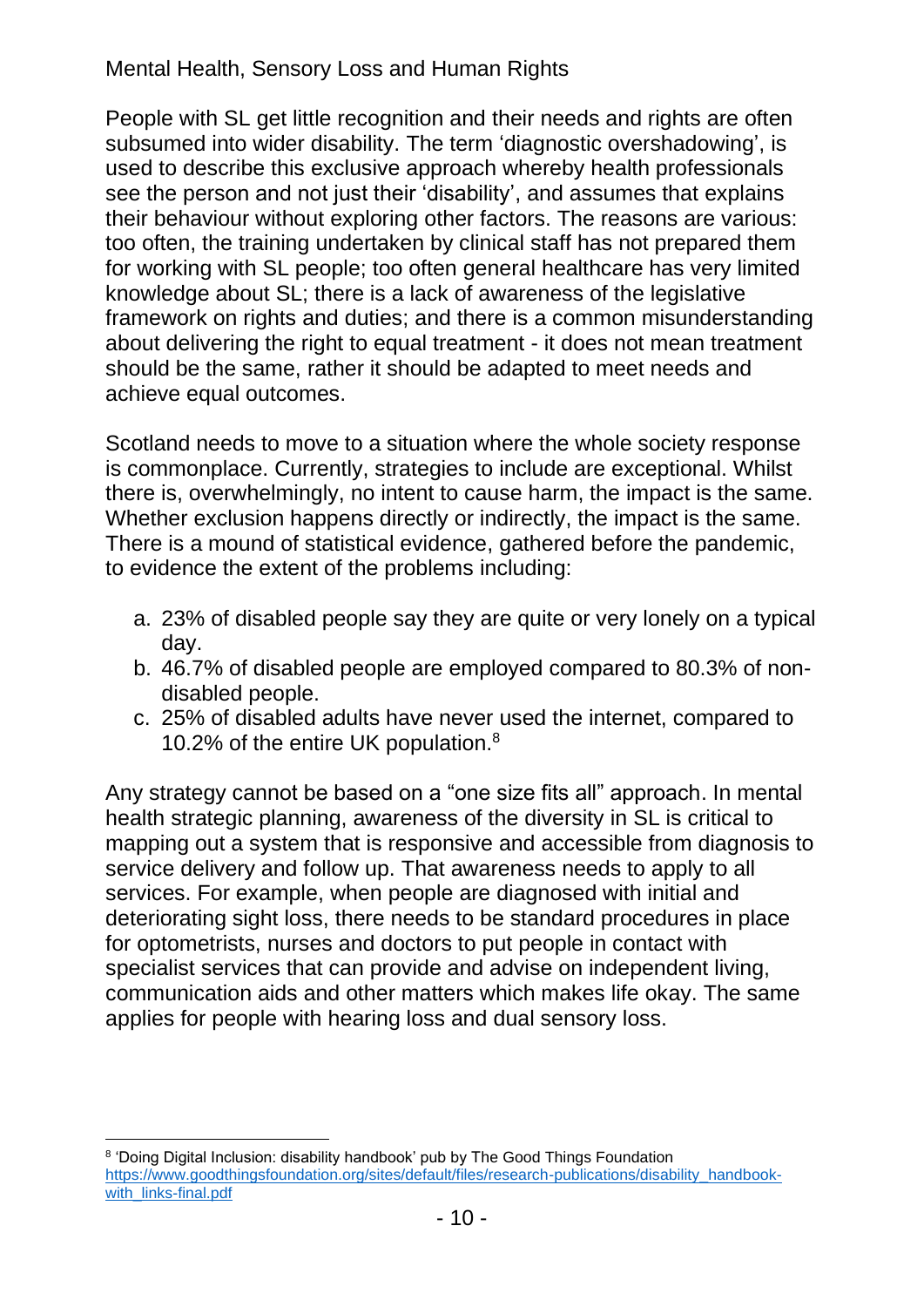People with SL have developed all sorts of skills and tactics to compensate, and public services can learn from them and enable them to share that learning with their peers. There is also a need to deliver more Augmentative and Alternative Communication (AAC). Sometimes local authorities or the NHS do not, or try not, to provide assistive equipment and attempt to get the individual to cover the cost. Many deaf people do not receive assistive equipment as standard such as safety equipment for an individual's home may not be provided their home even though they should have smoke alarm alerts with a flashing light. Consequently, people worry they are not safe living at home and cannot relax especially through the night if living alone. The result is often cumulative stress which affects their mental health and wellbeing. Having assistive technology support can improve their confidence and independence, as well as improving their mental health and wellbeing. The problem can be acute for groups of people such as first-time deaf parents, who are often forced to buy specialist equipment so they know their baby is safe.

### **Conclusion**

Sensory literate services are needed in Scotland. The focus should be on building the language of communication not on trying to 'fix' the SL. Services that practice inclusive communication approaches are better able to respect, protect and fulfil people's human rights covering economic, social, cultural, civil, political and environmental matters. Communication needs to be viewed as a right not a privilege, and duty bearers need to equip staff with the knowledge, skills and awareness to make it happen across society. Inclusive communication can prevent and reduce poor mental health and is an essential driver of good mental health.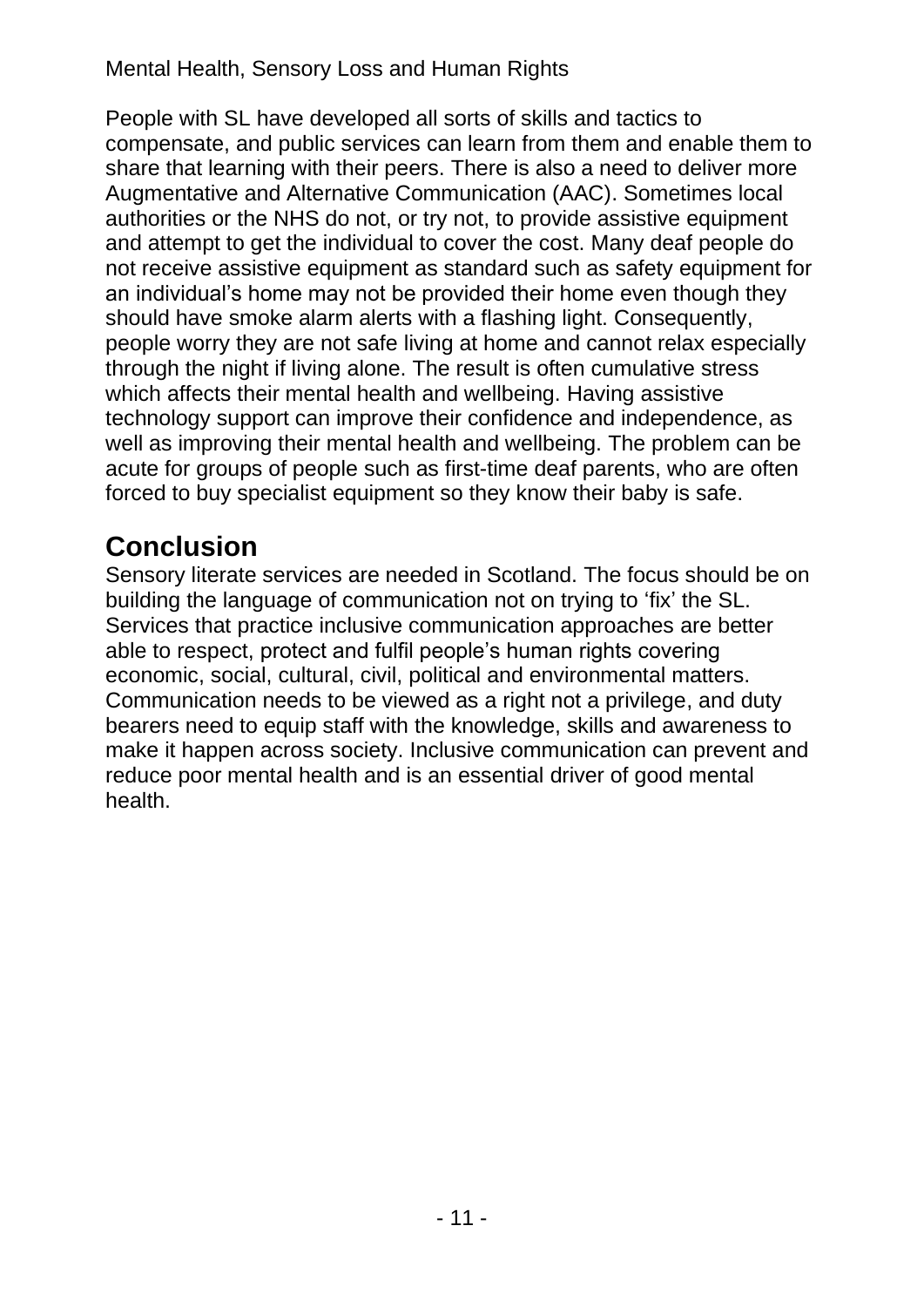# **3. Mental Health and Inclusive Communication**

### **Mental Health Law**

Mental Health law in Scotland is set to be reformed. <sup>9</sup> Reform has already been delivered in England. 10

It is important to understand which of the current positive elements could be comprehensively deployed to have a fairer impact. For example, Section 25 of the Mental Health (Care and Treatment) (Scotland) Act 2003, requires local authorities to 'provide, for persons who are not in hospital and who have or have had a mental disorder, services which provide care and support, or secure the provision of such services for such persons'. The purpose of the duty is included in law and is 'designed to minimise the effect of the mental disorder on such persons; and give such persons the opportunity to lead lives which are as normal as possible.'<sup>11</sup> Section 26 of the Act also requires local authorities to provide services that promote 'wellbeing and social development', including 'social, cultural and recreational activities, training for such of those persons as are over school age and assistance for them in obtaining and undertaking employment.<sup>12</sup>

How the 'Principles of the Mental Health (Care and Treatment) (Scotland) Act 2003' are delivered in practice for people with SL should also inform reform. Compliance depends on communication, but there is evidence that people are not being provided with inclusive information. This is despite the duty to obtain 'the present and past wishes and feelings of the patient which are relevant to the discharge of the function' along with various key people who may also have SL such as the patient's named person or carer(s). Inclusive communication, the two-way process, is necessary so 'the patient participates as fully as possible'. For example: there are no purple booklets of information in BSL despite initial work having been done in 2002; there are still Mental Health Officers (MHOs) not booking BSL/English Interpreters or Electronic Notetakers for the person or their named person/carer/guardians to make sure this happens. People with SL need communication support so they understand and can make informed decisions about their care and treatment options. This includes the extent to which they may wish to manage these options themselves.

<sup>9</sup> Scottish Mental Health Law Review at [Homepage | Scottish Mental Health Law Review](https://mentalhealthlawreview.scot/) <sup>10</sup> At [Landmark reform of mental health laws -](https://www.gov.uk/government/news/landmark-reform-of-mental-health-laws) GOV.UK (www.gov.uk)

<sup>&</sup>lt;sup>11</sup> [Mental Health \(Care and Treatment\)](https://www.legislation.gov.uk/asp/2003/13/part/4/chapter/2) (Scotland) Act 2003 at **Mental Health (Care and Treatment)** [\(Scotland\) Act 2003 \(legislation.gov.uk\)](https://www.legislation.gov.uk/asp/2003/13/part/4/chapter/2)

<sup>12</sup> IBID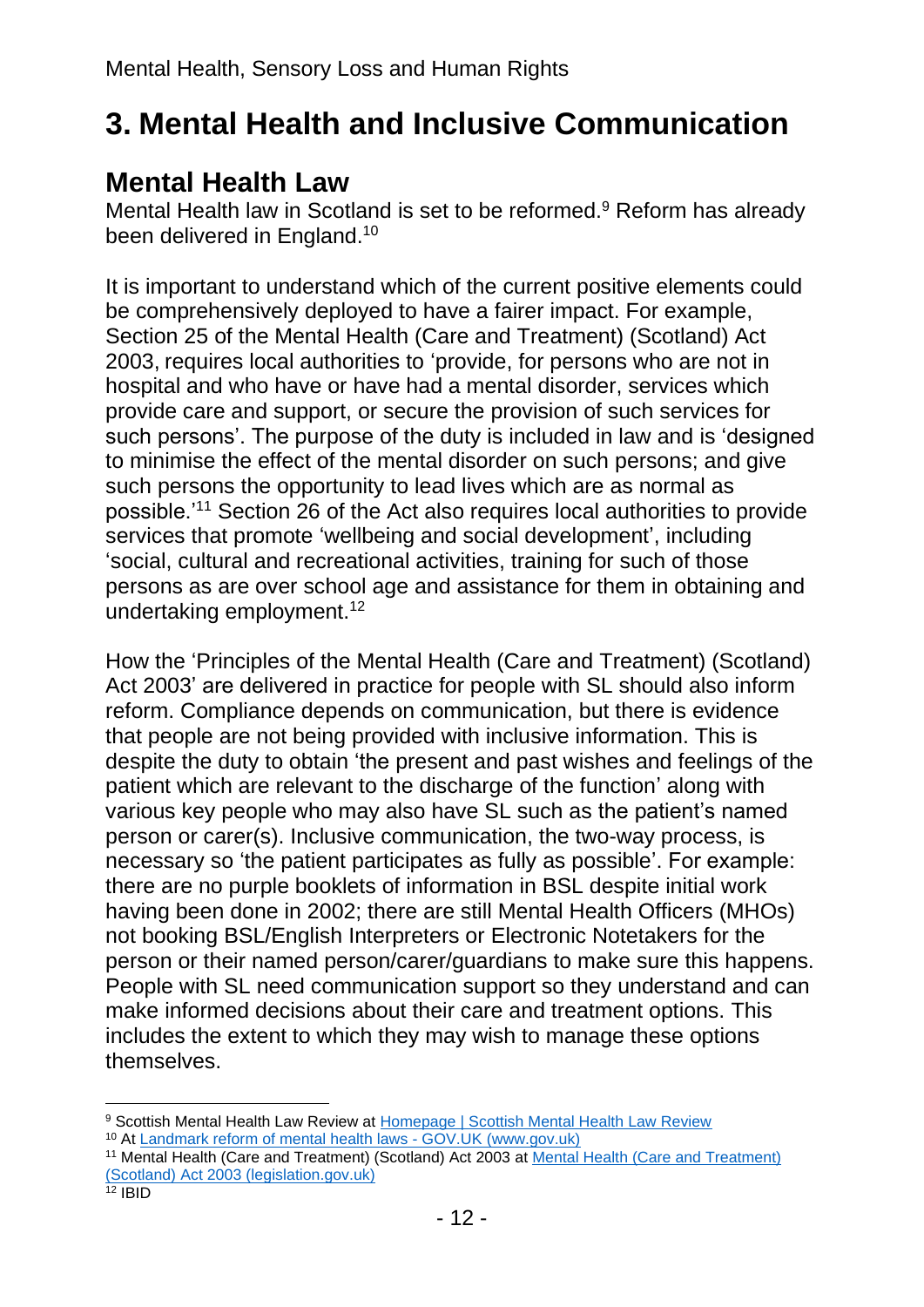Our individual and collective experience is that people with SL have not had the support and services which the law requires. This needs to change. The failure to provide inclusive communication negatively impacts on the patient experience and health outcomes. The right to equally enjoy the protections offered by mental health law and to access services, will only be realised if those with the responsibility to deliver are held to account for delivery. This is a human rights matter.

### **Re-Defining Mental Health Strategy**

The catalyst for this report is publication of 'The 'Coronavirus (COVID-19): mental health - transition and recovery plan' which is the Scottish Government's response to the mental health impacts of COVID-19. It is designed to 'address the challenges that the pandemic has had, and will continue to have, on the population's mental health.' However, the rights of SL people are not explicitly covered by the strategy and they need to be included to meet its purpose. Publicly funded services need to adopt a common understanding of the impact of SL on people's lives and on their mental health, to design and implement policy and services that achieve equal outcomes. We are also clear that mental health issues can arise across all age groups, can be short and long, temporary, transient and for some prolonged therefore strategic decisions need to meet a range of challenges.

The premise is that lockdown and its effects have adversely affected people's mental health. We agree, but what is not acknowledged is that those same conditions were a constant in the lives of people with SL pre-COVID and they are not going to go away. The report points out that those with pre-COVID mental health issues will have faced a deterioration and that is amplified for people with SL, as management of the pandemic has aggravated the feelings of isolation and disempowerment that are proven causes of poor mental health. For example, worrying about what is happening and what restrictions are in force because of communication poverty.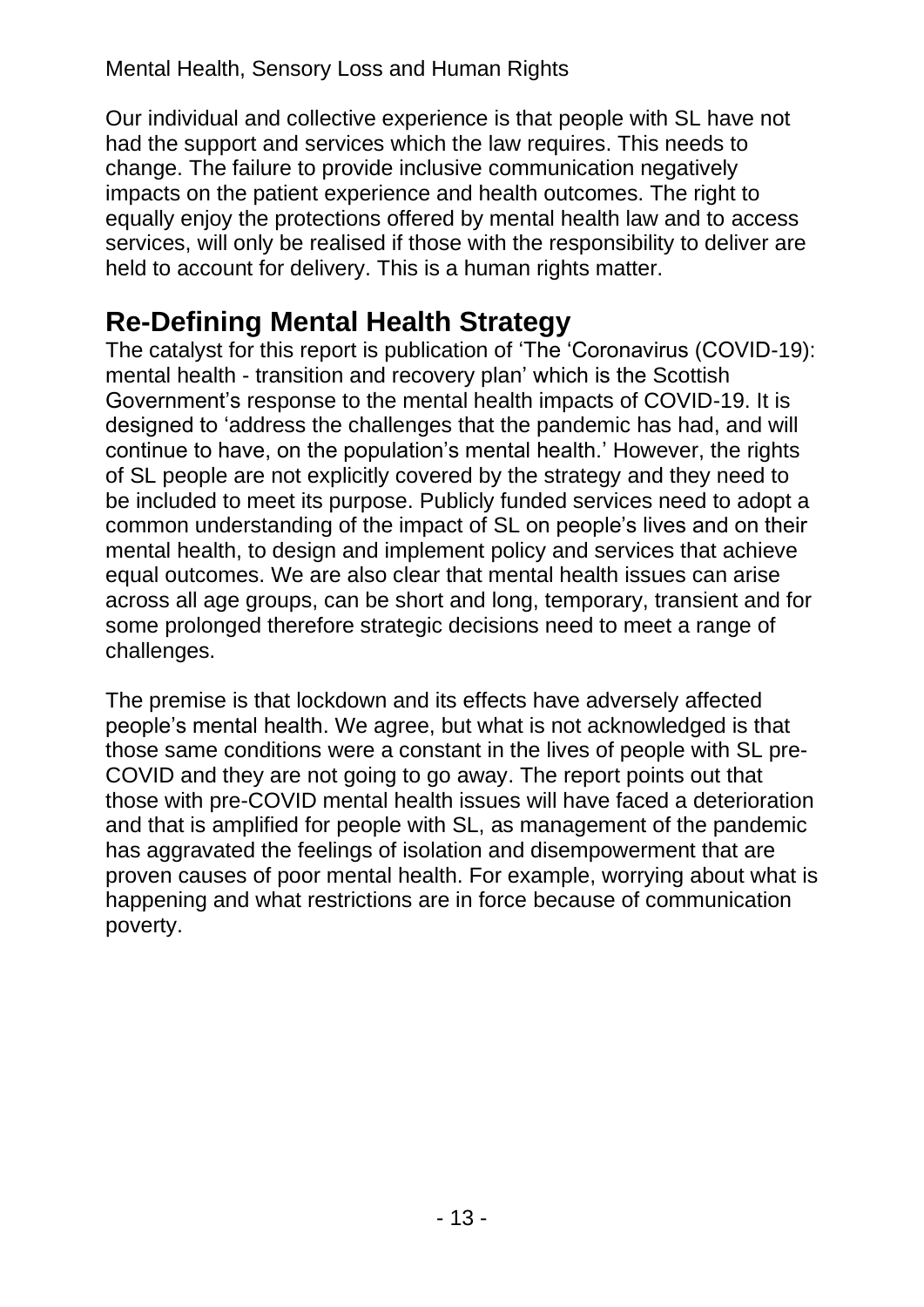We believe that poor mental health is just one of many issues that are caused by the failure to communicate inclusively. It is a problem that unites all our stakeholders and from experience, we know that delivery of the Scottish Government's mental health strategy needs to be recalibrated to be sensory aware and take account of the following:

- a. Inclusive communication needs to be embedded in all mental health services.
- b. Negative mental health outcomes are mainly preventable or can be ameliorated through targeted action on early diagnosis, intervention and anticipatory care planning. This is key.
- c. Inclusive communication needs to be mainstreamed across society to prevent situations being created that prompt poor mental health.
- d. People need access to a full range of mental health services and improvement opportunities, from social support and helplines to crisis/assessment hubs and inclusive forensic services. Whilst more specialist, discreet services are needed, equal access to diagnostic and therapeutic services is a priority.
- e. Mental health literacy, particularly psychological first aid, distress and brief intervention approaches need to be embedded not just in a few specialists third sector organisations, but across the social care workforce. The issues are too prevalent. There needs to be a 'make every contact count' approach.
- f. Invest more on the third sector meeting mental health needs which adds to wider community support. Impact will be greater and better outcomes for people sustained. The strategic plan should not be limited to formal 'services'.
- g. Strategy needs to include upskilling the mental health workforce in SL, and all health and social care workforce in mental health support.
- h. Place a strong focus on individual health literacy, to better support people to self-care. Children to learn to self soothe, families to positively parent, and adults to adopt healthy lifestyle choices, adaptive coping strategies etc.
- i. Implement programmes focused on strengthening the resilience of people with SL particularly in managing transitions. This is key for people with acquired dual sensory loss where transitions can be traumatic.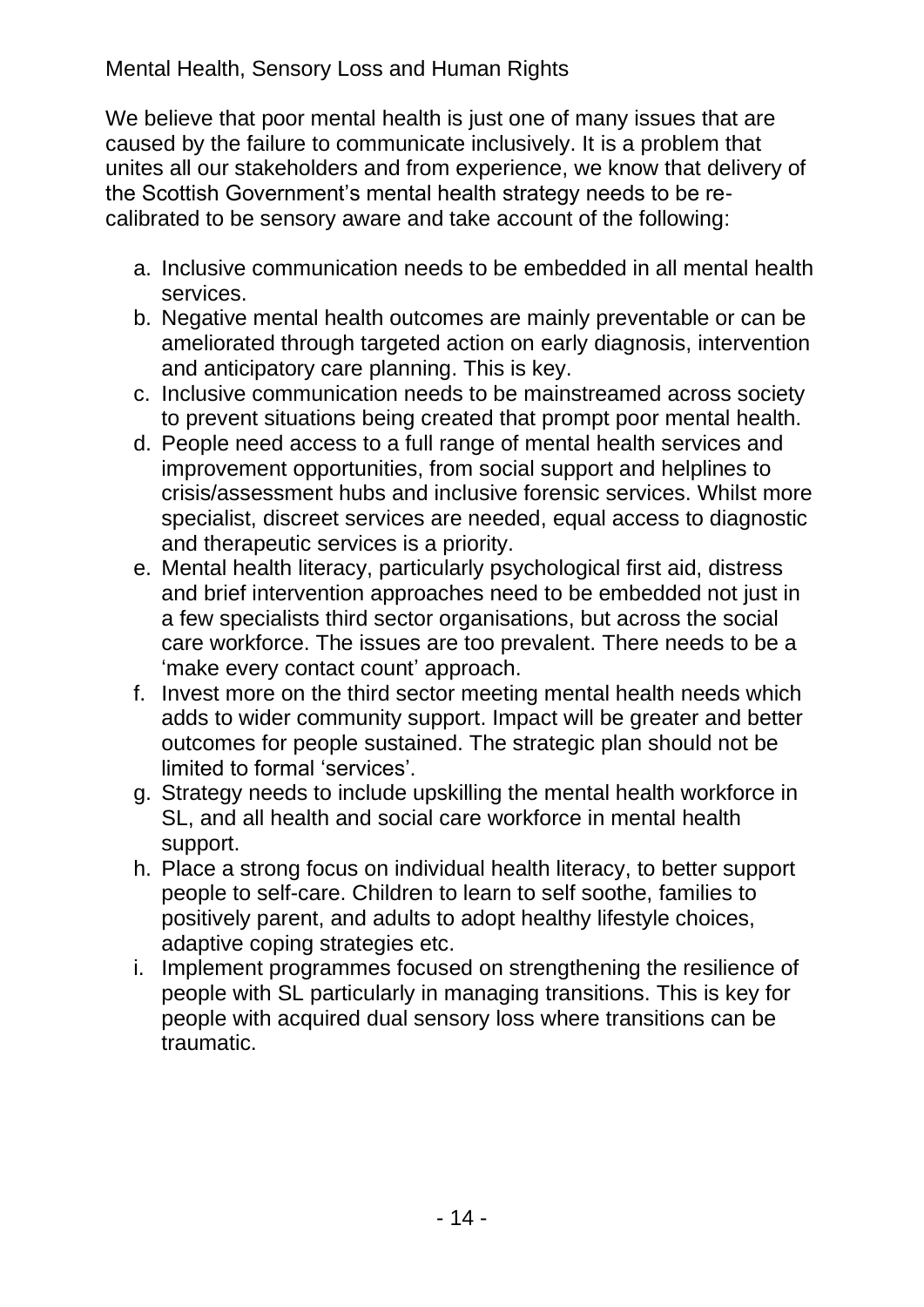- j. Services generally need to have a 'full mind body focus'. Interaction between physical and mental health is key, - this feed into the growing understanding of the importance of environmental and societal factors, such as discrimination, in defining people's health outcomes. Applying a 'human being ecology model' opens understanding of the variety of issues impacting on the mental health of people with SL. You also get to identify some of the solutions.
- k. The mental health strategy should be framed by human rights and given effect to through a 'mental health in all policies approach'. Human rights are non-hierarchical and interdependent, and someone's ability to communicate and to enjoy the highest attainable standard of physical and mental health, requires a variety of rights to be in place covering economic, social, cultural, civil, political and environmental rights.<sup>13</sup>
- l. Although assistive technology can be a game changer, this is not true for everyone. So, policy and services therefore need to provide options that meet individual abilities and potential. For those that can use technology, there needs to be a significant increase in support and investment to build understanding, skills and access, including on digital connectivity which in some parts of Scotland is weak and unreliable.<sup>14</sup>
- m.Polices and services need to be tailored to needs. Specifically, this requires staff training to recognise and provide services when and of the right type. For Deafblind people there are solutions such as 'Guide Communicators', but all too often communication is not seen as a central mediator/broker to other outcomes.
- n. Trauma around acquiring a sensory loss or second sensory loss should be recognised and emotional support services should be available from diagnosis and through care and treatment. Suicide remains a critical area of concern in Scotland. Sharp end services like forensic and crisis need to get it right by having the right communication supports in place.

<sup>13</sup> See UN's International Covenant on Economic, Social and Cultural Rights, such as Articles 1 and 12, at [OHCHR | International Covenant on Economic,](https://www.ohchr.org/en/professionalinterest/pages/cescr.aspx) Social and Cultural Rights

<sup>14</sup> Scottish Affair's Committee's Inquiry report on 'Digital Connectivity in Scotland', published in July 2018 Parar1 pg. 40 at<https://publications.parliament.uk/pa/cm201719/cmselect/cmscotaf/654/654.pdf>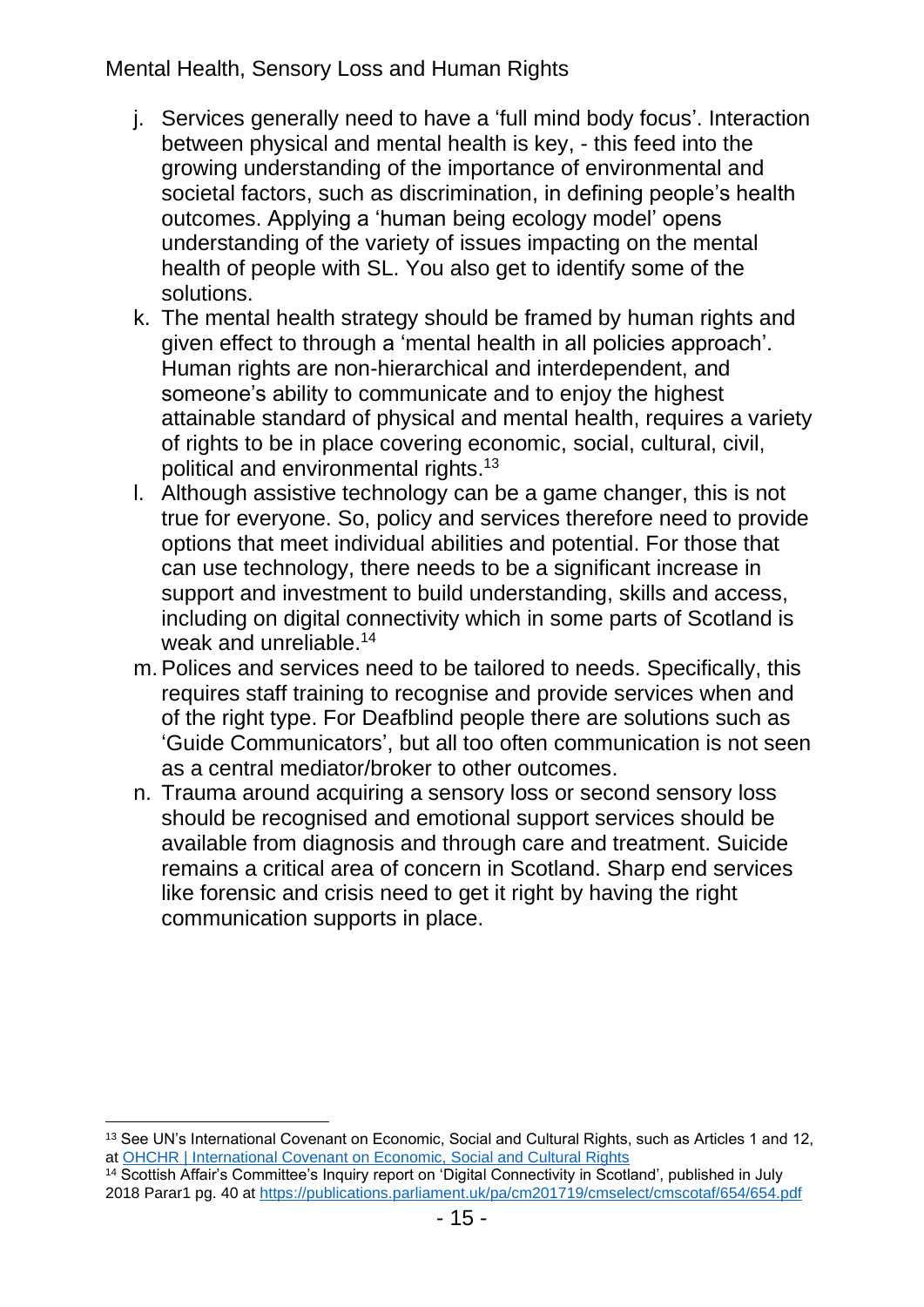# **Social Care Reform**

The recommendations from the social care inquiry, informed by service users as well as by ourselves, are welcome as the improvements are targeted at improving outcomes by respecting rights and delivering on duties.<sup>15</sup> The social care system will be redesigned. There will be a national body for social care staff training and development, which could facilitate the development of a social care workforce equipped to take a 'make every contact count' approach. Explicitly, communication support, and by implication SL, is acknowledged as an area of complex needs that are often not addressed. SL is overlooked in the medicalised NHS and the situation is often not much better in social care. Therefore, awareness raising, skill development and advice on inclusive communication must be key elements of the new training programme.

We support the proposed reforms particularly in respect of 'Fair Work' and recognise the body of evidence already published by the Fair Work Commission on Social Care. <sup>16</sup> As so much of community based mental health services sit in social care, and not in health, training and rewarding the 200,000 staff will yield direct and indirect benefits on inclusive communication and better mental and physical health outcomes.

As a large proportion of community based mental health services are located within the third sector, and heavily influenced by this new social care report, the future is looking rich in opportunities.

# **Conclusion**

During lockdown we are repeatedly reminded that getting out is good for mind and body, but if you have SL getting exercise can be problematic such as running and cycling. Getting outside is, and remains, a challenge. Two metre and one metre social distancing has been difficult or impossible for blind and partially sighted people, who are unable to observe and manage, resulting in many not feeling confident about going back out into the community even when restrictions have eased.

<sup>15</sup> At [https://www.gov.scot/binaries/content/documents/govscot/publications/independent](https://www.gov.scot/binaries/content/documents/govscot/publications/independent-report/2021/02/independent-review-adult-social-care-scotland/documents/independent-review-adult-care-scotland/independent-review-adult-care-scotland/govscot%3Adocument/independent-review-adult-care-scotland.pdf?forceDownload=true)[report/2021/02/independent-review-adult-social-care-scotland/documents/independent-review-adult](https://www.gov.scot/binaries/content/documents/govscot/publications/independent-report/2021/02/independent-review-adult-social-care-scotland/documents/independent-review-adult-care-scotland/independent-review-adult-care-scotland/govscot%3Adocument/independent-review-adult-care-scotland.pdf?forceDownload=true)[care-scotland/independent-review-adult-care-scotland/govscot%3Adocument/independent-review-adult](https://www.gov.scot/binaries/content/documents/govscot/publications/independent-report/2021/02/independent-review-adult-social-care-scotland/documents/independent-review-adult-care-scotland/independent-review-adult-care-scotland/govscot%3Adocument/independent-review-adult-care-scotland.pdf?forceDownload=true)[care-scotland.pdf?forceDownload=true](https://www.gov.scot/binaries/content/documents/govscot/publications/independent-report/2021/02/independent-review-adult-social-care-scotland/documents/independent-review-adult-care-scotland/independent-review-adult-care-scotland/govscot%3Adocument/independent-review-adult-care-scotland.pdf?forceDownload=true)

<sup>16 &#</sup>x27;Fair Work in Scotland's Social Care Sector 2019', pub. 26th February 2019 at Fair Work in [Scotland's Social Care Sector 2019 -](https://www.fairworkconvention.scot/our-report-on-fair-work-in-social-care/) The Fair Work Convention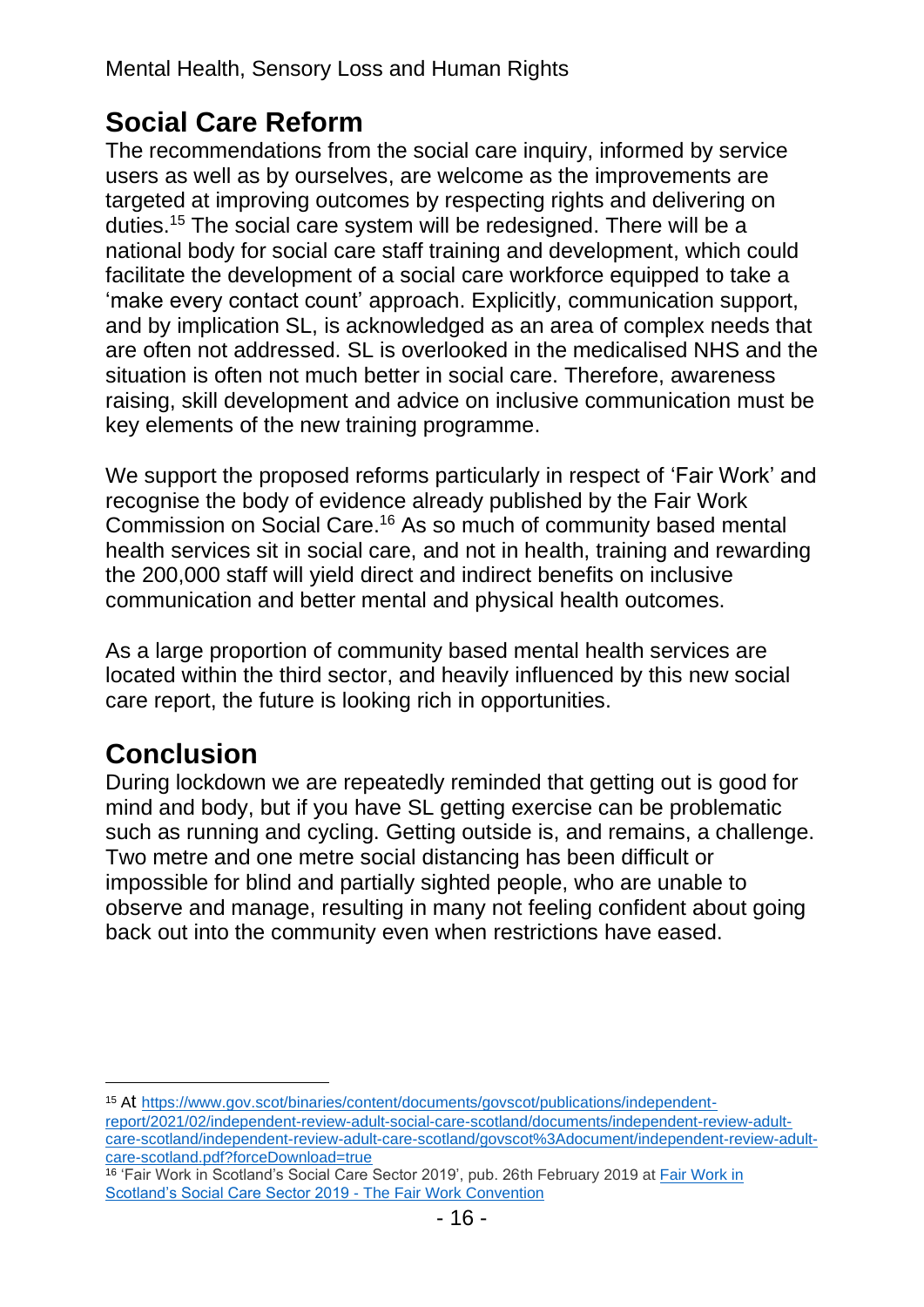Despite specific initiatives to encourage more activity and access, there are legacy issues caused by decades of exclusion. Also, unless there are deliberate and positive steps to combat the reasons for people's isolation, exclusion and disempowerment, COVID-19 will continue to have a disproportionate impact on the mental health of people with SL.

Strategy needs to make action explicit. Public Health Scotland (PHS) has placed mental health as one if its six strategic priorities and the Scottish Government's 'See Hear' strategy promotes better signposting to mental health support for people accessing sensory services. However, more joined up and targeted action is needed underpinned by an 'all services' approach to inclusive communication.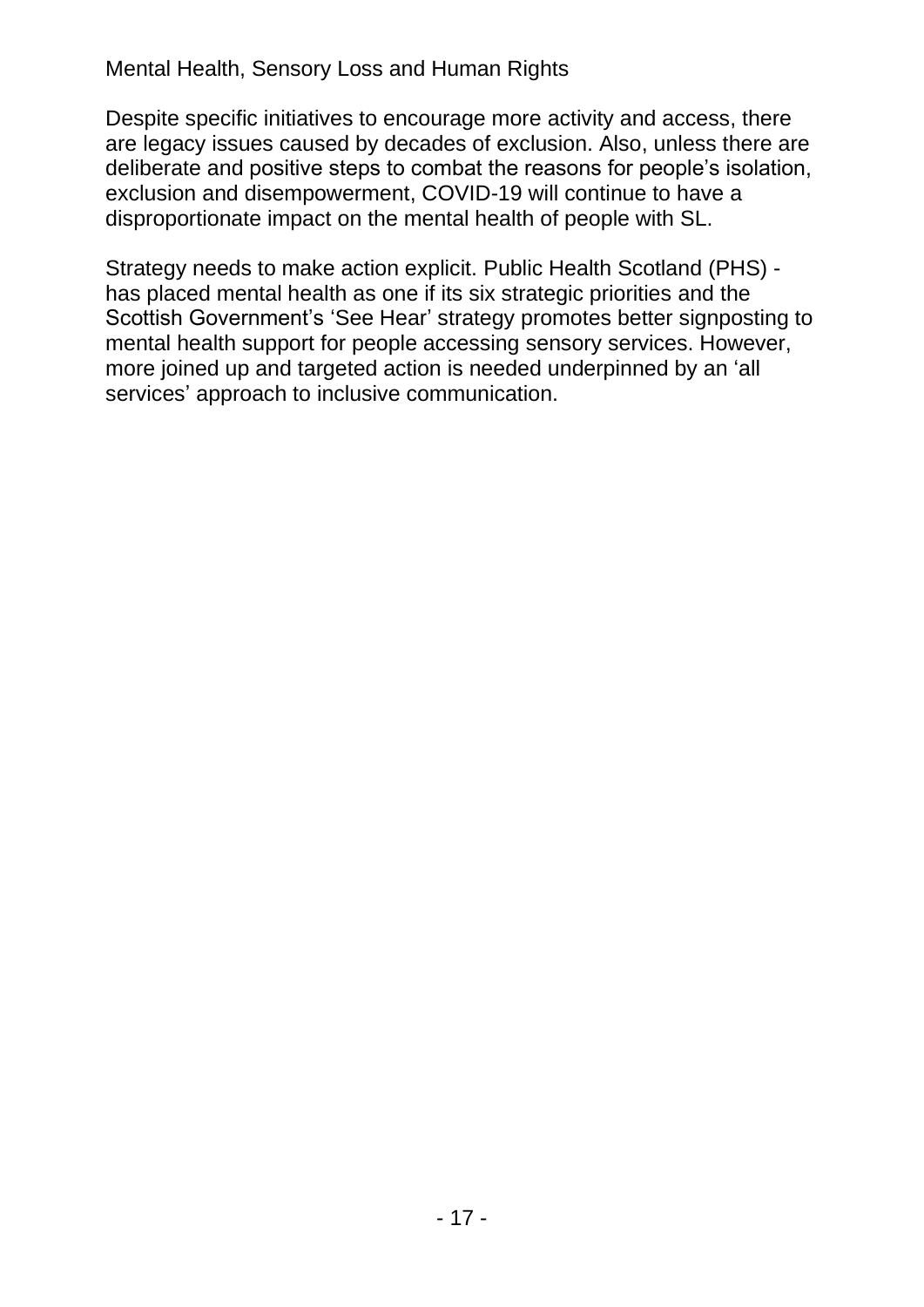# **4. Human Rights and Sensory Loss**

Communication is a basic human right. Human beings of all ages connect and interact through listening and exchanging information and ideas. Communication sustains and feeds each of us as social beings, something which we have all realised and experienced during the COVID-19 lockdown when many were isolated from usual 'communication networks'. Relationships are built and maintained through communication. Education and work depend on communication. Participation in justice systems and in political and civic life, are all navigated through communication. Communication is therefore a gateway to rights including: the right to respect for family life; the right to an adequate standard of living; the right to form an opinion; and the right to consent to marry. Everyone has the potential to communicate but whether they can often depend on awareness as well as access to the services and funding they need to achieve their communication potential.

As exclusive communication limits the effectiveness of any strategy and service, communication must be designed to be inclusive. Inclusive Communication also needs to be correctly understood as it is often confused with Accessible Information. Accessible Information is a product such as a report translated into 'easy read', whereas inclusion is achieved through a continuous, enabling and empowering process.<sup>17</sup> Inclusive Communication enables rights to be respected, protected and fulfilled.

The first challenge is for a common understanding of how human rights are respected, protected and fulfilled. Human rights are interdependent which means that you cannot enjoy one without the other. That premise is clear for people with SL as the enjoyment of rights is dependent on their right to communicate with family, friends and with services delivered by the public, Third and private sectors. Communication may be through language as well as through touch by using Braille and Moon for example. The pivot to all rights is Inclusive Communication.

<sup>17</sup> For example, see<https://www.easyreaduk.co.uk/> as opposed to

[https://www.gov.scot/binaries/content/documents/govscot/publications/advice-and](https://www.gov.scot/binaries/content/documents/govscot/publications/advice-and-guidance/2011/09/principles-inclusive-communication-information-self-assessment-tool-public-authorities/documents/0120931-pdf/0120931-pdf/govscot%3Adocument/0120931.pdf)[guidance/2011/09/principles-inclusive-communication-information-self-assessment-tool-public](https://www.gov.scot/binaries/content/documents/govscot/publications/advice-and-guidance/2011/09/principles-inclusive-communication-information-self-assessment-tool-public-authorities/documents/0120931-pdf/0120931-pdf/govscot%3Adocument/0120931.pdf)[authorities/documents/0120931-pdf/0120931-pdf/govscot%3Adocument/0120931.pdf](https://www.gov.scot/binaries/content/documents/govscot/publications/advice-and-guidance/2011/09/principles-inclusive-communication-information-self-assessment-tool-public-authorities/documents/0120931-pdf/0120931-pdf/govscot%3Adocument/0120931.pdf)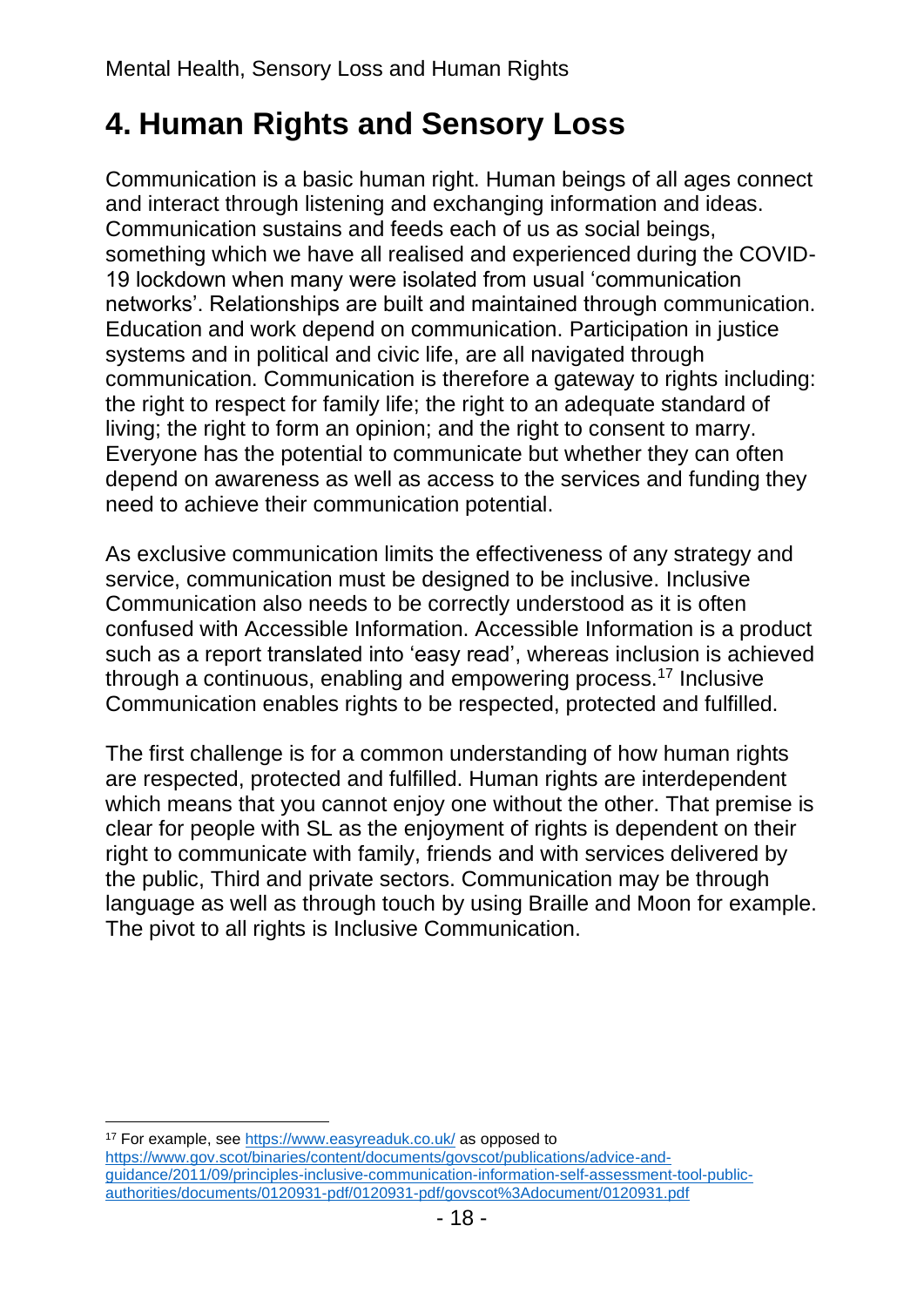We expect that as the new national social care service, recommended in the February 2021 review report, along with a human rights-based approach first, will become the routine benchmark for all publicly funded services.

The second challenge is understanding what rights mean and require from duty bearers in law. There is an extensive body of law which our domestic rights are framed by and to which we in Scotland aspire to including:

- a. Article 2 of the 1948 Universal Declaration of Human Rights 'Everyone is entitled to all the rights and freedoms set forth in this Declaration, without distinction of any kind, such as race, colour, sex, language, religion, political or other opinion, national or social origin, property, birth or other status'.<sup>18</sup>
- b. Article 27 of the International Covenant on Civil and Political Rights 'In those States in which ethnic, religious or linguistic minorities exist, persons belonging to such minorities shall not be denied the right, in community with the other members of their group, to enjoy their own culture, to profess and practise their own religion, or to use their own language'.<sup>19</sup>
- c. Article 17 of the UN Convention on the Rights of the Child (UNCRC) recognises 'the important function performed by the mass media and shall ensure that the child has access to information and material from a diversity of national and international sources, especially those aimed at the promotion of his or her social, spiritual and moral well-being and physical and mental health'.<sup>20</sup>
- d. Article 10 of the European Convention on Human Rights (ECHR) is 'the right to form an opinion by receiving and imparting information'. 21
- e. Article 9 of the UN Convention on the Rights of Persons with Disabilities (UNCRPD) is the right of 'accessibility' to 'enable persons with disabilities to live independently and participate fully in all aspects of life'. Specifically, communication is covered and defined.<sup>22</sup>

<sup>18</sup> [Universal Declaration of Human Rights](http://www.un.org/en/universal-declaration-human-rights/index.html)

<sup>19</sup> [International Covenant on Civil and Political Rights](http://www.ohchr.org/EN/ProfessionalInterest/Pages/CCPR.aspx)

<sup>&</sup>lt;sup>20</sup> [Convention on the Rights of the Child](http://www.ohchr.org/EN/ProfessionalInterest/Pages/CRC.aspx) and see also Articles 29, 30 and 40

<sup>&</sup>lt;sup>21</sup> [European Convention on Human Rights](http://www.echr.coe.int/Documents/Convention_ENG.pdf) and see also Articles 5, 6 and 14

<sup>22</sup> At

<https://www.ohchr.org/EN/HRBodies/CRPD/Pages/ConventionRightsPersonsWithDisabilities.aspx#33>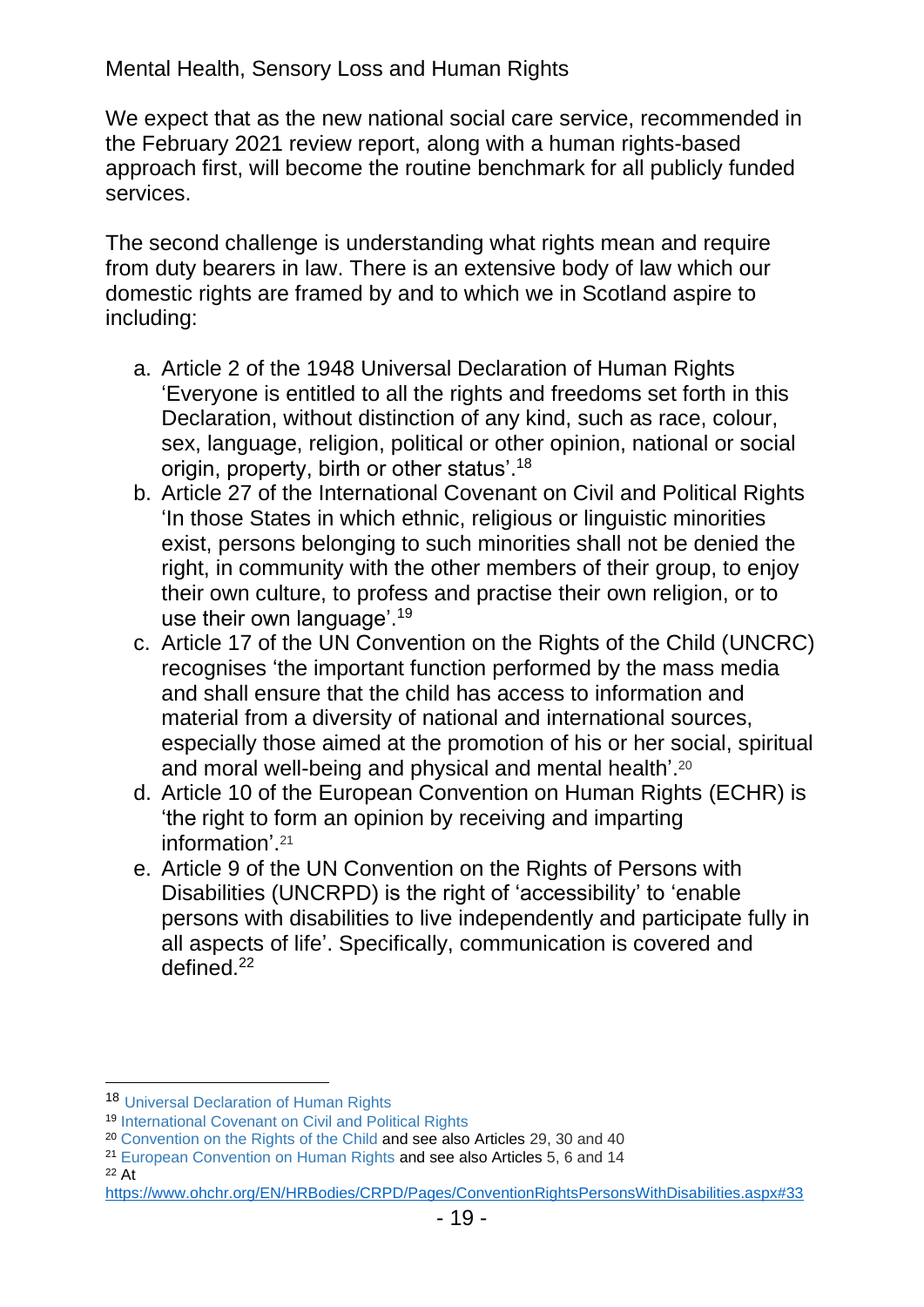In mapping the way forward, we must accept and plan for the intersectionality of rights. The right to Inclusive Communication is an established human right and is a gateway to all rights. However, you cannot communicate or correspond if there is no Inclusive Communication. The duties on States to deliver are clearly set out and are underpinned by the requirement to progressively realise rights to the maximum extent of available resources. For example, in the UNCRPD:

- a. Article 8 requires awareness raising so that the public, generally, and staff, specifically, are trained to deliver.
- b. Article 25 requires governments to 'take all appropriate measures to ensure access for persons with disabilities to the same range, quality and standard of health care and programmes as provided to other persons' as well as 'provide those health services needed by persons with disabilities specifically because of their disabilities, including early identification and intervention as appropriate, and services designed to minimise and prevent further disabilities'.<sup>23</sup>

Civil society organisations have a track-record documenting the disproportionate impact of damaged mental health on people with SL. Importantly, but importantly we also set out proven improvement measures:

'It's clear that if we tackle the risk factors that damage our mental health, and promote the protective factors that enhance it, we can achieve this critical mission of reducing the level and severity of mental health problems. We can also improve resilience to difficult life events that aren't readily preventable.'<sup>24</sup>

Reports published by human rights bodies also evidence the impact on human rights such as: the Equalities and Human Rights Commission (EHRC) report 'How coronavirus has affected equality and human rights'<sup>25</sup>; and the Scottish Human Rights Commission (SHRC) impact reports including 'COVID-19, Social Care and Human Rights: Impact Monitoring Report'.<sup>26</sup>

<sup>25</sup> Published 20<sup>th</sup> October 2020 at How coronavirus has affected equality and human rights | Equality [and Human Rights Commission \(equalityhumanrights.com\)](https://www.equalityhumanrights.com/en/publication-download/how-coronavirus-has-affected-equality-and-human-rights)

<sup>23</sup> [OHCHR | Convention on the Rights of Persons with Disabilities](https://www.ohchr.org/EN/HRBodies/CRPD/Pages/ConventionRightsPersonsWithDisabilities.aspx#33)

<sup>&</sup>lt;sup>24</sup> Lee Knifton Director of Scotland and Northern Ireland, Mental Health Foundation

<sup>&</sup>lt;sup>26</sup> October 2020 at COVID-19, Social Care and Human Rights Monitoring Report [\(scottishhumanrights.com\)](https://www.scottishhumanrights.com/media/2102/covid-19-social-care-monitoring-report-vfinal.pdf)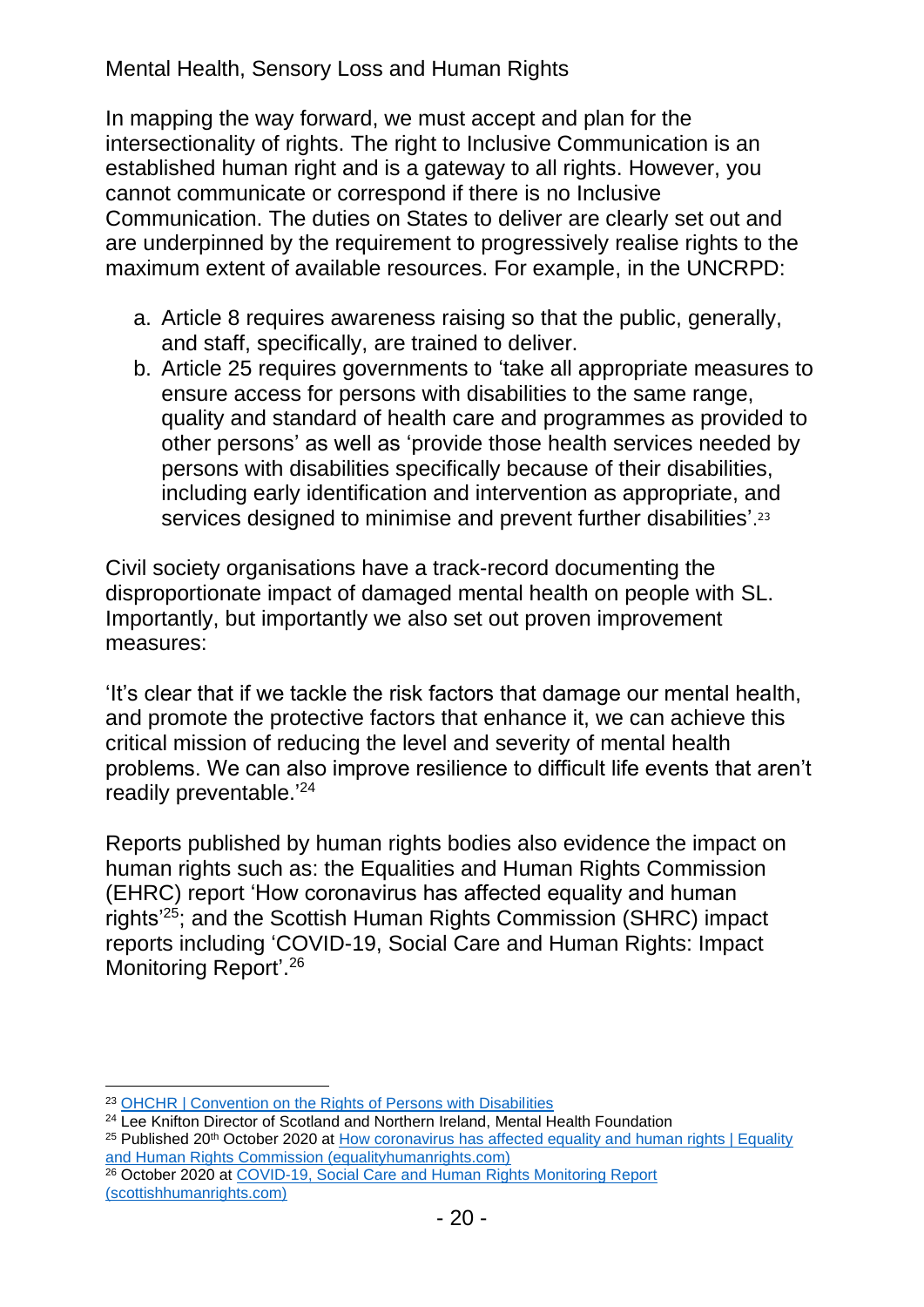Human rights law in Scotland is not static and change is underway to make compliance with rights and duties more explicit and central to all that we do. For example, the Taskforce on Human Rights Leadership is currently drafting a new law<sup>27</sup> and the UNCRC is being given domestic effect through a Bill at the Scottish Parliament. Over successive years, the Scottish Government's Annual Programme for Government has committed to incorporation of other UN treaties specifically referring to the UNCRPD, the Convention on the Elimination of Discrimination Against Women (CEDAW) and the International Covenant on Economic, Social and Cultural Rights (ICESCR). The drive is on at policy and services level too. Human rights are being incorporated into the National Performance Framework<sup>28</sup> and the Equalities and Human Rights Committee recommended in its 2018 report that each Committee at the Scottish Parliament mainstream human rights across its work.<sup>29</sup>

Human rights must be equally enjoyed and that has led, internationally, to the drafting of specific Treaties for issues and for groups of people who are discriminated against. People with SL deserve extra attention by reason of their marginalisation as a group of diverse people and because they jointly face problems in accessing basic rights. Therefore, consideration should be given to positively setting out rights and duties by framing strategy as a 'linguistic minority'. This approach has the advantage of promoting a positive identity using human rights as set out in the Council of Europe's (CoE) 'European Charter for Regional or Minority Languages'.<sup>30</sup> The CoE is made up of 47 states and 27 belong to the European Union. All CoE members have signed up to the ECHR.

[cdnep.azureedge.net/published/EHRiC/2018/11/26/Getting-Rights-Right--Human-Rights-and-the-](https://sp-bpr-en-prod-cdnep.azureedge.net/published/EHRiC/2018/11/26/Getting-Rights-Right--Human-Rights-and-the-Scottish-Parliament-3/EHRiCS052018R6Rev.pdf)[Scottish-Parliament-3/EHRiCS052018R6Rev.pdf](https://sp-bpr-en-prod-cdnep.azureedge.net/published/EHRiC/2018/11/26/Getting-Rights-Right--Human-Rights-and-the-Scottish-Parliament-3/EHRiCS052018R6Rev.pdf) 30 Council of Europe at [About the European Charter for Regional or Minority Languages \(coe.int\)](https://www.coe.int/en/web/european-charter-regional-or-minority-languages/about-the-charter)

<sup>27</sup> [National Taskforce for Human Rights Leadership -](https://www.gov.scot/groups/national-taskforce-for-human-rights-leadership/) gov.scot (www.gov.scot)

<sup>28</sup> [Resources | National Performance Framework](https://nationalperformance.gov.scot/resources)

<sup>29</sup> Published 28th November 2018 at [https://sp-bpr-en-prod-](https://sp-bpr-en-prod-cdnep.azureedge.net/published/EHRiC/2018/11/26/Getting-Rights-Right--Human-Rights-and-the-Scottish-Parliament-3/EHRiCS052018R6Rev.pdf)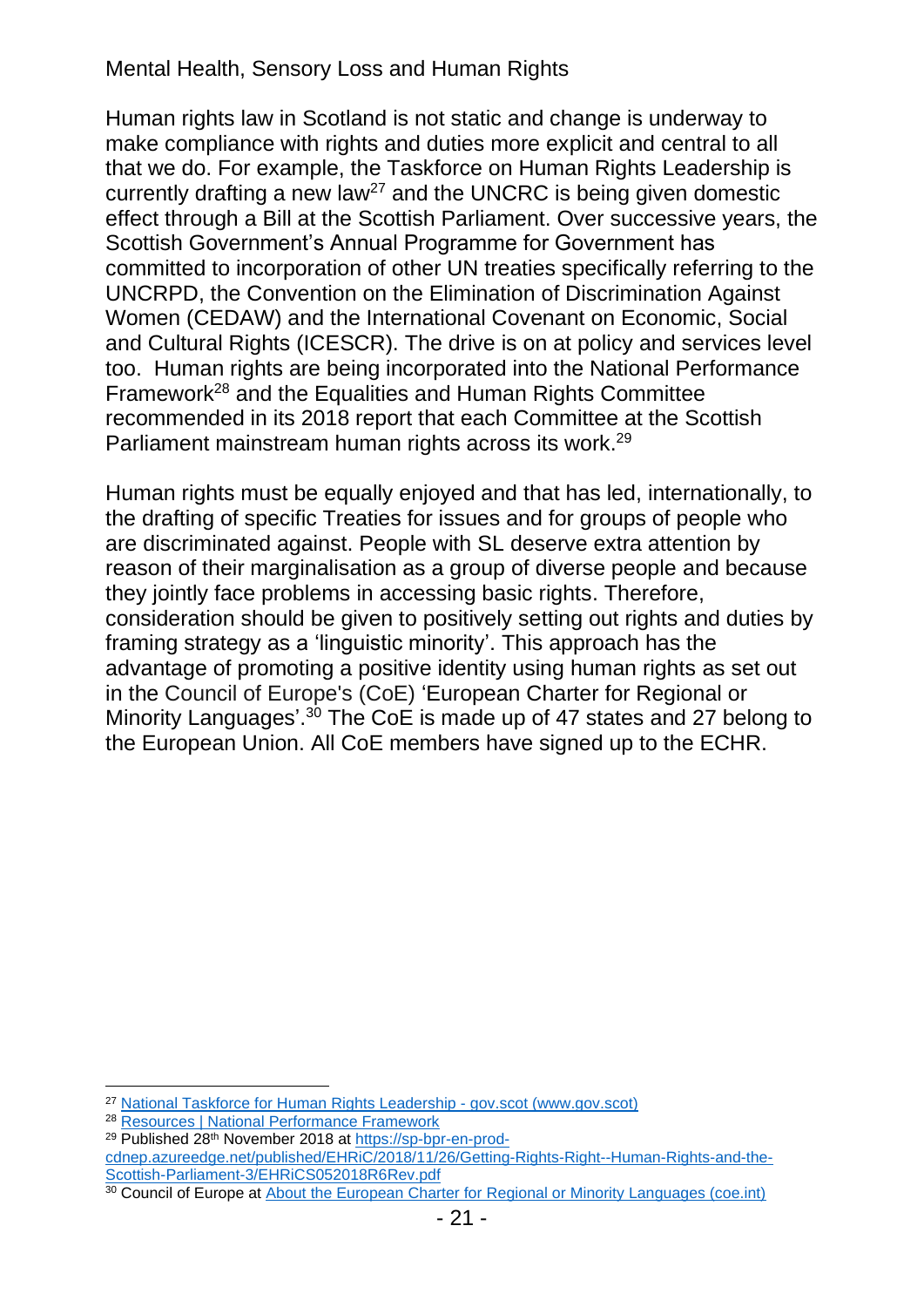### **Conclusion**

We have a track record of raising these issues. $31$  Now, people face a double whammy: already isolated and with a high incidence of poor mental health, the consequential impacts of COVID-19 and the way the response was, and remains, being managed cause further isolation and anxiety. Established needs and gaps in services delivery fail to be acknowledged by providers both in scale and detail. We are committed to agreeing a workable way forward that will maximise the human and financial capital invested in delivering good mental health for people of all ages in Scotland.

Prior to COVID-19, significant barriers were in place which prevented people from accessing support and these must still be addressed in an enhanced and reconfigured service. A focus is now needed to ensure that promises in policy, and duties and rights in law, are honoured and delivered with equal outcomes for people with SL.

<sup>&</sup>lt;sup>31</sup> For example see 'Emotional Support for Sight Loss' Research by Royal Blind and Scottish War Blinded with the Mental Health Foundation into the mental health impacts of visual impairment at Royal Blind [Emotional Support and Sight Loss report\[6877\].pdf](file:///C:/Users/carol/Documents/deafscotland/Joint%20Work/Royal%20Blind%20Emotional%20Support%20and%20Sight%20Loss%20report%5b6877%5d.pdf)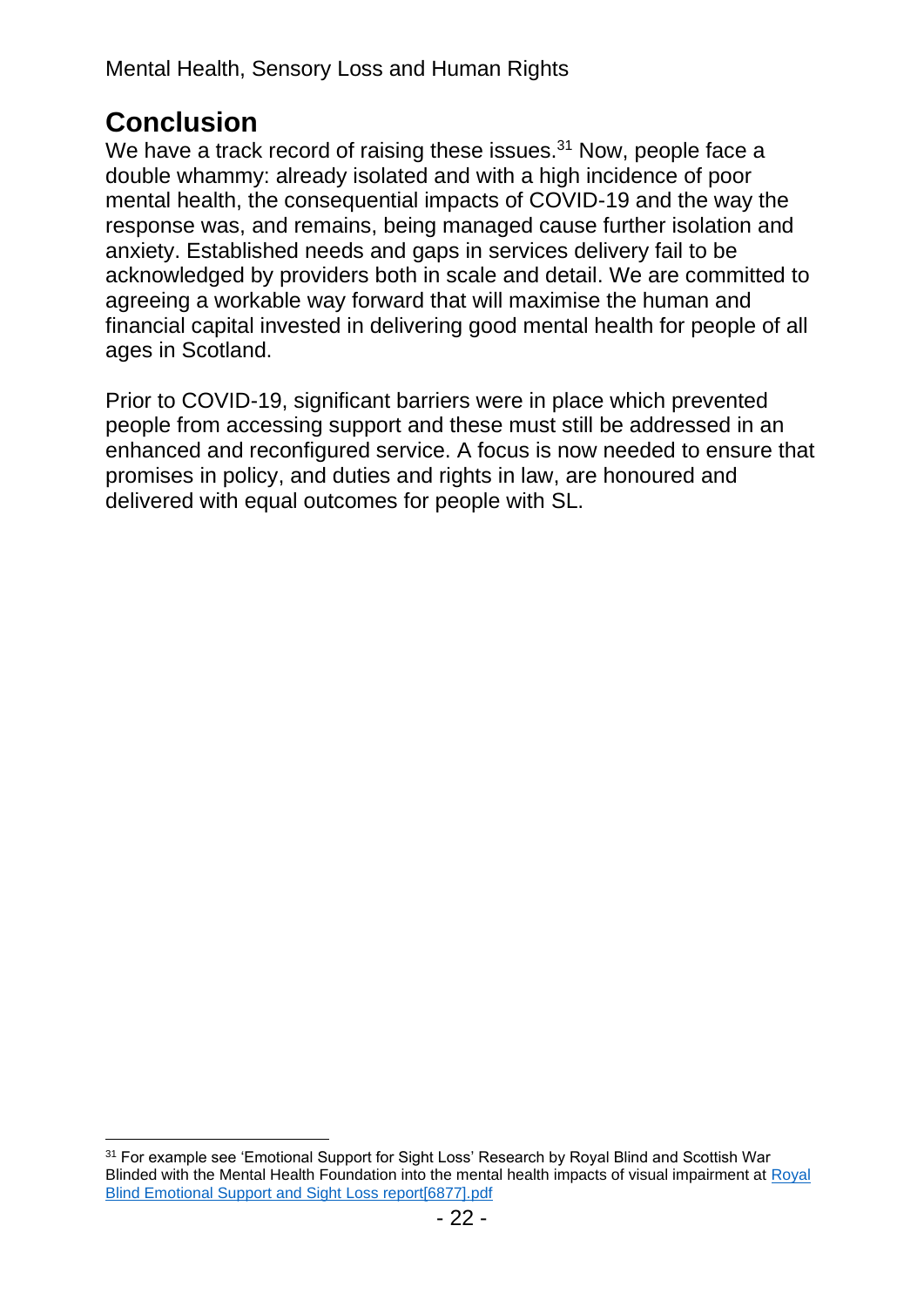# **5. Human Rights Based Approach (HRBA)**

**We will reach our common global goals only if we are able to create equal opportunities for all, address the failures exposed and exploited by COVID-19, and apply human rights standards to tackle entrenched, systematic, and intergenerational inequalities, exclusion and discrimination**. 32 **United Nations'**

In 'Mental Health - Scotland's Transition and Recovery', the Scottish Government states 'We must cherish and protect an environment which promotes the right to good mental health, and we will embed human rights, equality, dignity, and the voice of lived experience at the heart of our approach.'<sup>33</sup> However, the voice and experiences of people with SL have so far been overlooked. They are human beings, born with dignity, worth, rights and reason. Whatever their age, they are equal to everyone else and should derive equal benefits from the mental health strategy and services.

Delivering mental health services from a human rights perspective depends on a better understanding of the consequent obligations on duty bearers not just in health, but across all related publicly funded services such as education, housing and social care. To fulfil duties, there also needs to be a better understanding of the detail of rights and staff need to be trained to plan and deliver them. For example, communicating inclusively is a right, not an act of benevolence. Inclusive Communication empowers and enables people to participate, in turn this builds connectivity and reduces isolation. Inclusive Communication is a gateway to all our rights including our right to enjoy family life and good mental health.

The SHRC has promoted a human rights-based approach (HRBA) since 2013 to make sure that people's rights are put at the very centre of policies and practices. The PANEL principles are one way of breaking down delivery and are: Participation, Accountability, Non-Discrimination, Empowerment and Legality. <sup>34</sup> Each depend on Inclusive Communication and sensory literate services.

<sup>32</sup> UN website at [Human Rights Day | United Nations](https://www.un.org/en/observances/human-rights-day)

<sup>33</sup> Pg. 2 at Mental Health – [Scotland's Transition and Recovery \(www.gov.scot\)](https://www.gov.scot/binaries/content/documents/govscot/publications/strategy-plan/2020/10/mental-health-scotlands-transition-recovery/documents/mental-health-scotlands-transition-recovery/mental-health-scotlands-transition-recovery/govscot%3Adocument/mental-health-scotlands-transition-recovery.pdf?forceDownload=true) <sup>34</sup> At [Human Rights Based Approach | Scottish Human Rights Commission](https://www.scottishhumanrights.com/projects-and-programmes/human-rights-based-approach/)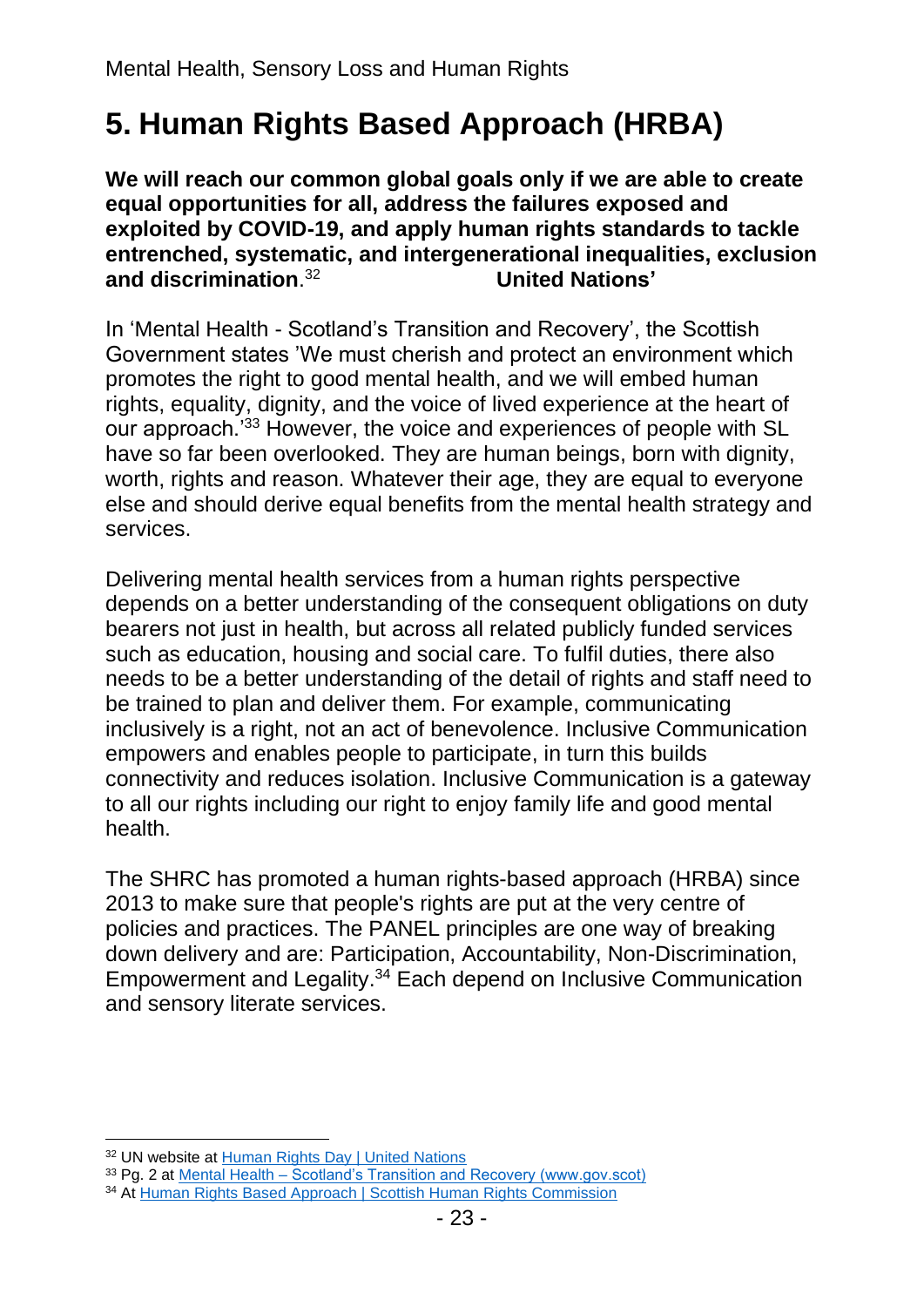Our human rights are protected by the rule of law so that we achieve equal outcomes. However, there is insufficient understanding of the detail and this inhibits the effectiveness of the PANEL principles as well as a HRBA<sup>35</sup>:

- a. In specific legislation: Human Rights Act 1998 which gives domestic effect to the ECHR; The Scotland Act gives effect to the ECHR and to international human rights law.
- b. Contained in domestic laws which specifically include human rights such as Section 1(b) of the Social Security (Scotland) Act 2018 'social security is itself a human right and essential to the realisation of other human rights'.<sup>36</sup>
- c. Specially provide for our right to Inclusive Communication, as a process or to promote a specific language: Section 6 of the Coronavirus (Scotland) No 2 Act 2020<sup>37</sup>, Section 9 of the Coronavirus (Scotland) Act 2020 $^{38}$ , Section 6 (7)(b) of the Consumer (Scotland) Act 2020 $^{39}$ , Section 4(2) of the Social Security (Scotland) Act 2018<sup>40</sup>, British Sign Language (Scotland) Act 2015<sup>41</sup> and the Gaelic Language (Scotland) Act 2005 $42$ .
- d. Deliver on human rights duties although the language of human rights is not specific such as Section 5 of the Community Empowerment (Scotland) Act 2015 'In carrying out functions conferred by this Part, a community planning partnership must act with a view to reducing inequalities of outcome which result from socio-economic disadvantage unless the partnership considers that it would be inappropriate to do so.'<sup>43</sup>

<sup>&</sup>lt;sup>35</sup> See preamble to the [Universal Declaration of Human Rights](http://www.un.org/en/universal-declaration-human-rights/index.html) 1948

<sup>36</sup> Available at [Social Security \(Scotland\) Act 2018 \(legislation.gov.uk\)](https://www.legislation.gov.uk/asp/2018/9/section/1/enacted)

<sup>37</sup> At<https://www.legislation.gov.uk/asp/2020/10/contents/enacted>

<sup>38</sup> At<https://www.legislation.gov.uk/asp/2020/7/section/9>

<sup>39</sup> Available at [https://beta.parliament.scot/-/media/files/legislation/bills/current-bills/consumer-scotland](https://beta.parliament.scot/-/media/files/legislation/bills/current-bills/consumer-scotland-bill/stage-3/bill-as-passed-consumer-scotland-bill.pdf)[bill/stage-3/bill-as-passed-consumer-scotland-bill.pdf](https://beta.parliament.scot/-/media/files/legislation/bills/current-bills/consumer-scotland-bill/stage-3/bill-as-passed-consumer-scotland-bill.pdf)

<sup>40</sup> Available at<http://www.legislation.gov.uk/asp/2018/9/section/4/enacted>

<sup>41</sup> Available at<http://bslscotlandact2015.scot/>

<sup>42</sup> See<http://www.legislation.gov.uk/asp/2005/7/contents>

<sup>43</sup> [Community Empowerment \(Scotland\) Act 2015 \(legislation.gov.uk\)](https://www.legislation.gov.uk/asp/2015/6/contents/enacted)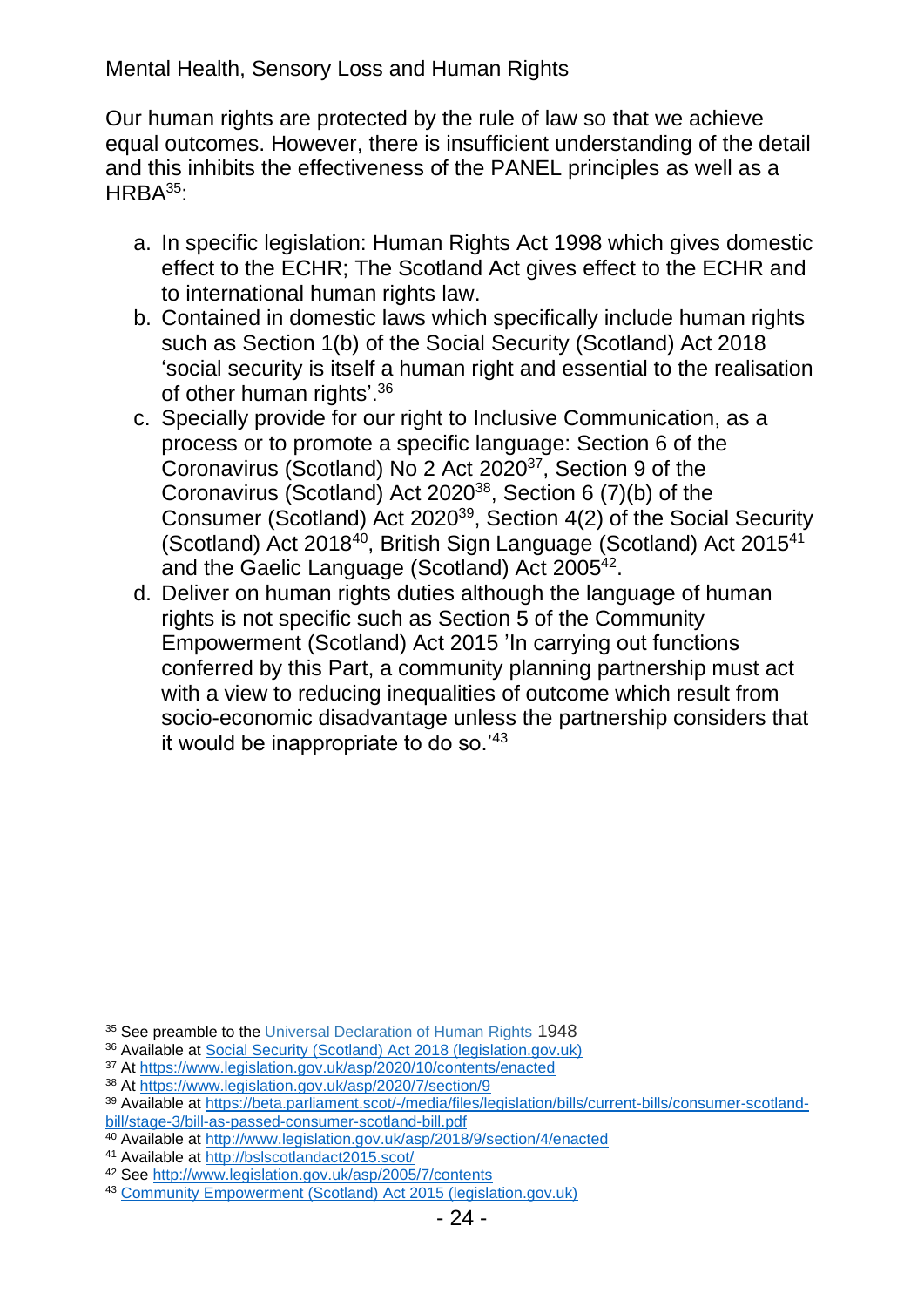A HRBA enables a focus on those who are most marginalised, excluded or discriminated against. Only by understanding different forms of discrimination and power imbalances, can we ensure that policy ambitions and interventions reach the most marginalised. The PANEL principles are a process to plan inclusively and provide that:

- a. People are recognised as key actors in their own development, rather than passive recipients of commodities and services.
- b. Participation is both a means and a goal.
- c. Strategies are empowering, not disempowering.
- d. Both outcomes and processes are monitored and evaluated.
- e. Situation analysis is used to identify immediate, underlying and the root causes of problems.
- f. Analysis includes all stakeholders, including the capacities of the state as the main duty-bearer and the role of other non-state actors.
- g. Human Rights standards guide the formulation of measurable goals, targets and indicators.
- h. National accountability systems are strengthened with a view to ensure independent review of government performance and access to remedies for aggrieved individuals.
- i. Strategic partnerships are developed and sustained.<sup>44</sup>

<sup>44</sup> Se UN Population Fund at [The Human Rights-Based Approach | UNFPA -](https://www.unfpa.org/human-rights-based-approach) United Nations Population **[Fund](https://www.unfpa.org/human-rights-based-approach)**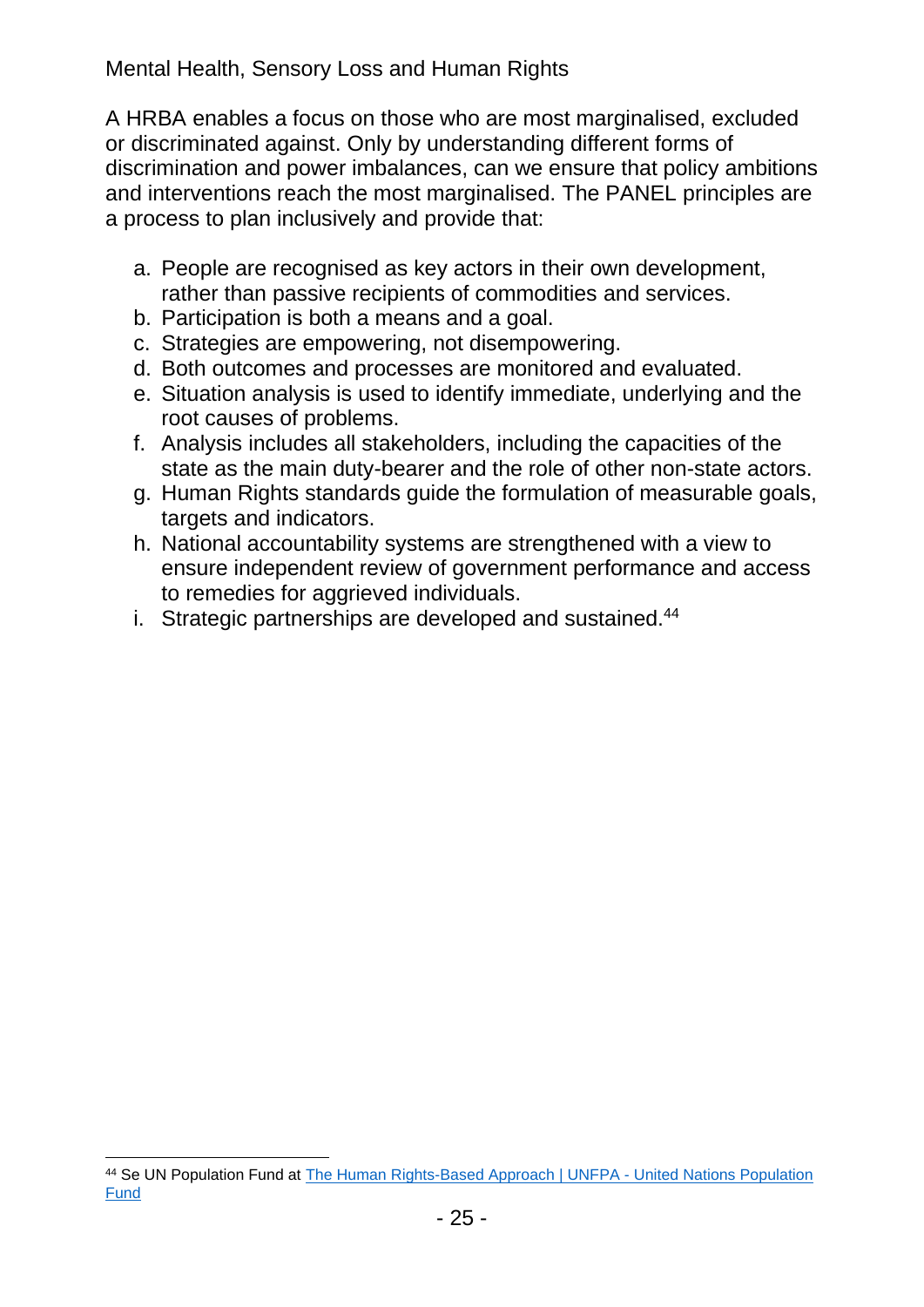### **Conclusion**

The consistent theme is that Scotland wants to put human rights into effect through domestic law and by adopting the minimum standards established by international human rights instruments. However, the challenge remains of barriers to the equal enjoyment of rights. Duty bearers do not understand their obligations and rights holders do not know, and cannot assert, their rights. Outcomes are therefore unequal. A strategic and structural remedy is to adopt a HRBA to delivery of services, especially mental health services. We believe that people can reach their potential and be content if their rights are respected protected and fulfilled - the process is just as important as the outcome. Therefore, we are pleased that the review of social care in Scotland is recommending a HRBA and details the 10 elements to make it happen.<sup>45</sup> We are committed to working collaboratively to share our knowledge and expertise to make that happen.

<sup>45</sup> Pg. 100 at [https://www.gov.scot/binaries/content/documents/govscot/publications/independent](https://www.gov.scot/binaries/content/documents/govscot/publications/independent-report/2021/02/independent-review-adult-social-care-scotland/documents/independent-review-adult-care-scotland/independent-review-adult-care-scotland/govscot%3Adocument/independent-review-adult-care-scotland.pdf?forceDownload=true)[report/2021/02/independent-review-adult-social-care-scotland/documents/independent-review-adult](https://www.gov.scot/binaries/content/documents/govscot/publications/independent-report/2021/02/independent-review-adult-social-care-scotland/documents/independent-review-adult-care-scotland/independent-review-adult-care-scotland/govscot%3Adocument/independent-review-adult-care-scotland.pdf?forceDownload=true)[care-scotland/independent-review-adult-care-scotland/govscot%3Adocument/independent-review-adult](https://www.gov.scot/binaries/content/documents/govscot/publications/independent-report/2021/02/independent-review-adult-social-care-scotland/documents/independent-review-adult-care-scotland/independent-review-adult-care-scotland/govscot%3Adocument/independent-review-adult-care-scotland.pdf?forceDownload=true)[care-scotland.pdf?forceDownload=true](https://www.gov.scot/binaries/content/documents/govscot/publications/independent-report/2021/02/independent-review-adult-social-care-scotland/documents/independent-review-adult-care-scotland/independent-review-adult-care-scotland/govscot%3Adocument/independent-review-adult-care-scotland.pdf?forceDownload=true)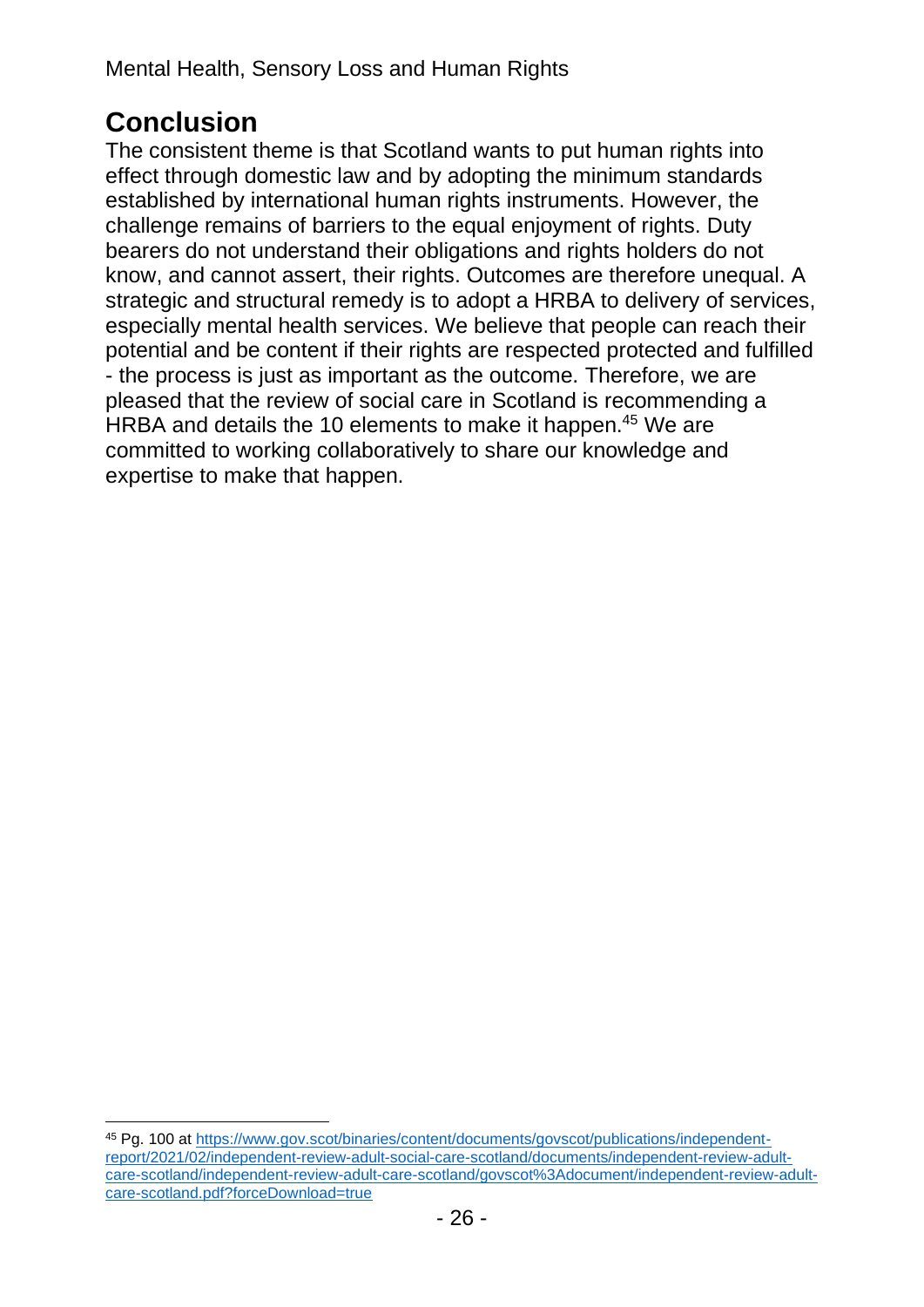# **6. Conclusions and Recommendations**

**As we learn to live with the pandemic, we will continue to support good mental health and wellbeing, to help people manage their own mental health, and to build their emotional resilience… We will support mental health recovery in a way that is personal to each individual's journey, and which focuses on their rights.**<sup>46</sup> **Scottish Government** 

### **Conclusions**

To comply with existing human rights law and specific laws on inclusive communication, there needs to be changes in culture and practice so that outcomes are 'sensory just'. Historically there have been problems with exclusion, but the immediacy of the problems and the opportunity to do better is now. Scotland needs to transition to deliver 'sensory literate services'.

Sensory loss, despite it affecting 1,310,533 people is repeatedly overlooked. Diversity within this one quarter of Scotland's population also needs to be understood. For example, people with hearing loss do not always consider themselves to be disabled, rather it is society that disables them by failing to meet their needs. Many people associate hearing loss with age and consider it inevitable. If the Government acknowledges that hearing loss is commonplace, then strategies to manage its impact would become mainstream.

The status quo is no longer an option as we are all committed to preventing harm and being pro-active to enable people to enjoy good mental health. However, the new strategy on mental health illustrates a systemic issue: that the needs and rights of people with SL are overlooked and that this causes harm. As the Social Renewal Advisory Board Report points out 'We may all be in the same storm, but we are all in different boats… and even then, too many of us are with no boat at all. $147$ 

<sup>46</sup> 'Mental Health – Scotland's Transition and Recovery' pg. 1

<sup>&</sup>lt;sup>47</sup> 'If Not Now Then When', Social Renewal Advisory Board Report published January 2021 at If not now, when? - [Social Renewal Advisory Board report: January 2021 -](https://www.gov.scot/publications/not-now-social-renewal-advisory-board-report-january-2021/pages/3/) gov.scot (www.gov.scot)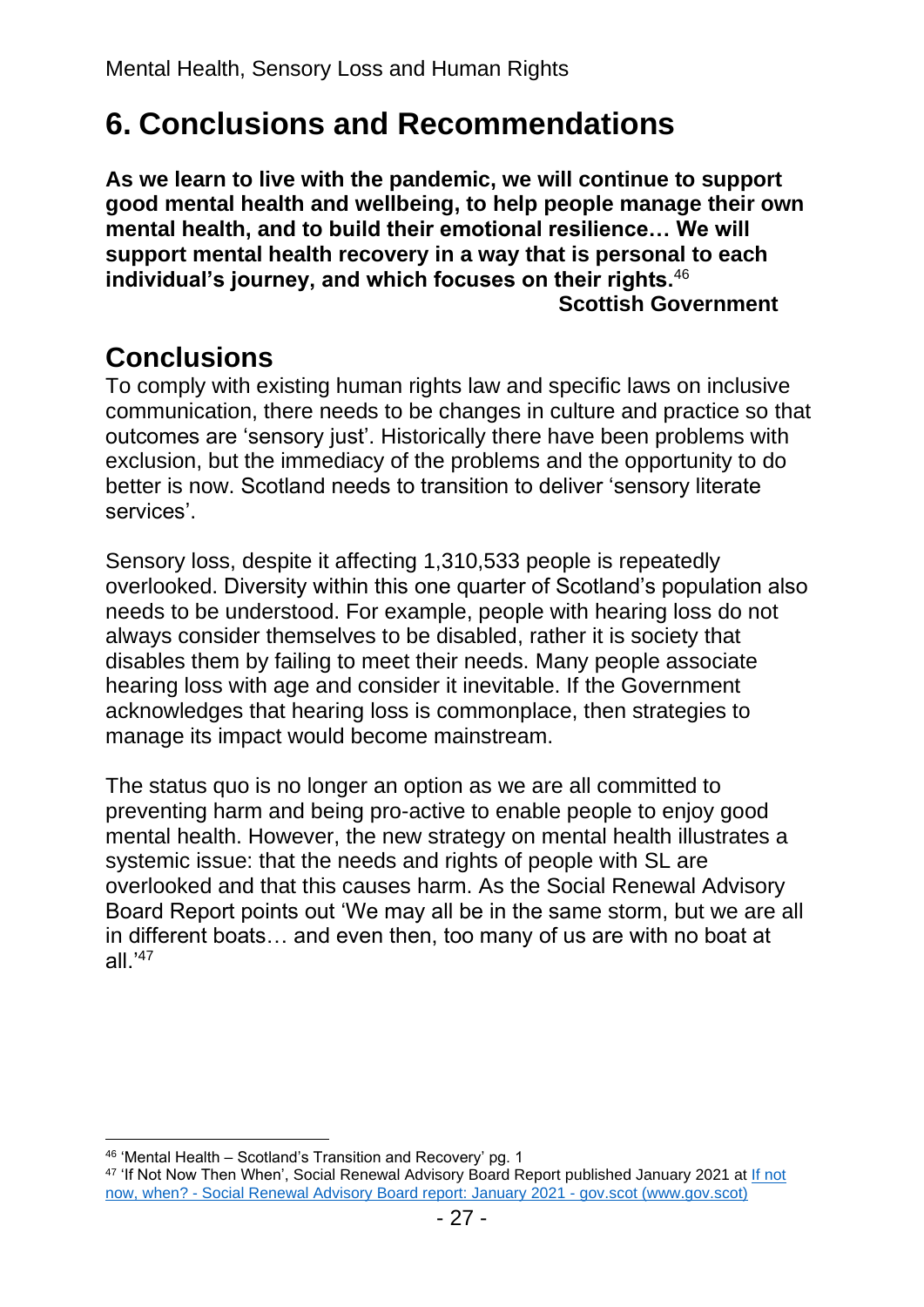The Scottish Government has acknowledged that 'The pandemic has tested everyone's emotional resilience', and SL is also a constant test of a person's emotional resilience. This fact needs to be specifically acknowledged and acted upon using a HRBA whereby the duties to deliver a service are tuned to individuals' needs, and that their rights to services are respected and delivered. We welcome the offer from the Scottish Government to work with stakeholders and people with lived experience in order to further understand these issues and to develop implementation plans where these are needed. We also welcome the offer to agree on milestone dates, who is involved in delivery and how we will measure success.<sup>48</sup>

The Scottish Government's commitment to overcome the stigma around mental health is welcome and this report is designed to inform conversations about mental health and wellbeing as well as influence decisions on policy, funding and services. Addressing the stigma associated with hearing loss also needs to be acknowledged and addressed. Scotland needs to have the ambition to deliver 'Sensory Literate Services' generally as well as in specific mental health services.

Despite general commitments on the needs of disabled people and vulnerable groups, people with SL now need to be acknowledged as a distinct and respected minority, whose rights and needs are explicit in mental health preventative, diagnostic and treatment strategies as:

- a. The intersectionality of disadvantage faced by those with sensory loss creates the conditions for poor mental health.
- b. Mental health problems prompted by sensory loss are commonplace and well documented. Overwhelmingly, these difficulties are avoidable, as well as being treatable if the system delivers early diagnosis, is accessible and communicates inclusively.
- c. The management of COVID-19 has amplified existing problems of exclusion and marginalisation. This has created a disproportionately negative impact on the mental health of people with sensory loss.
- d. Reform is needed across sectors as solutions are not confined to health.

<sup>48</sup> 'Coronavirus (COVID-19): mental health - transition and recovery plan' pub by Scottish Government, 8<sup>th</sup> October 2020, pgs. 9 -13 at [Coronavirus \(COVID-19\): mental health -](https://www.gov.scot/publications/mental-health-scotlands-transition-recovery/) transition and recovery plan [gov.scot \(www.gov.scot\)](https://www.gov.scot/publications/mental-health-scotlands-transition-recovery/)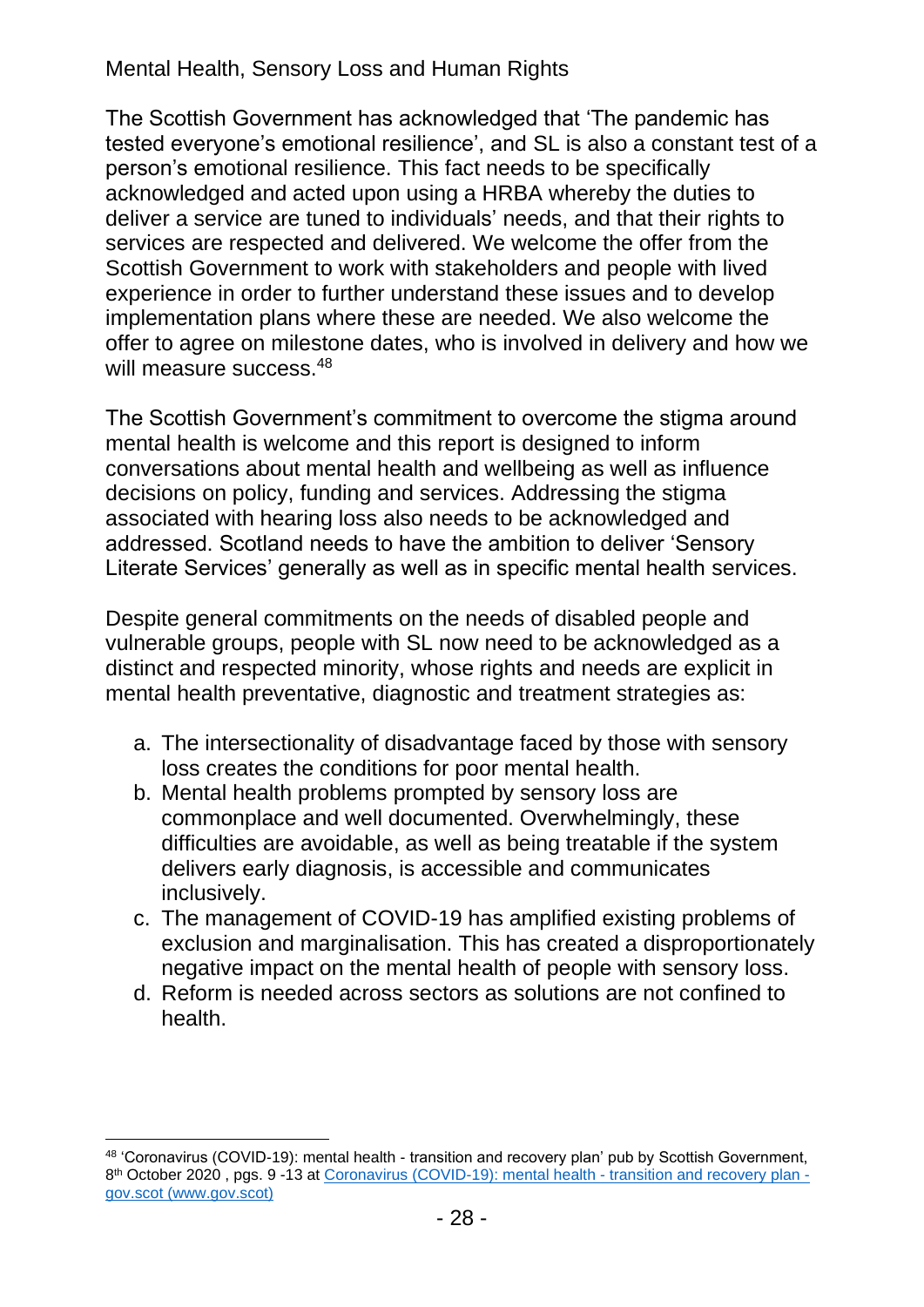### **Recommendations**

- 1. The concept of 'universal design', promoted by the UNCRPD, should be adopted to provide 'Sensory Literate Services'. Universal design 'means the design of products, environments, programmes and services to be usable by all people, to the greatest extent possible, without the need for adaptation or specialised design.' However, it does not exclude assistive devices for people with disabilities where these are needed.'<sup>49</sup>
- 2. The purpose of a 'Fairer Scotland for Disabled People', which runs until 2021, is to give effect to the UNCRPD and the oversight and monitoring duties need to be scaled up across services in Scotland. Article 33 requires national implementation and monitoring of UNCRPD. We agree that should already be happening and also that 'focal points' are required to implement the UNCRPD as well as consider the 'establishment or designation of a coordination mechanism within government to facilitate related action in different sectors and at different levels.' There is also a duty to establish independent mechanism(s) to 'promote, protect and monitor implementation of the present Convention.' Whilst the duties may fall on EHRC Scotland or the SHRC, consideration should also be given to establishing a new body or bodies and that civil society will be participate in the monitoring process.<sup>50</sup> This process can also include compliance with existing UN 'Concluding Observations' on the UK and 'General Comments'.
- 3. The Gaelic Language (Scotland) Act 2005 brings benefits of having a Board to oversee delivery, a 'Language Plan' to drive change across sectors and is underpinned by finance to ensure impact. It may be useful to replicate this model for mainstreaming Inclusive Communication and to deliver 'communication for all'.
- 4. ''Mental Health Scotland's Transition and Recovery', needs to include a specific and cross sector workstream to deliver actions and outcomes for people with Sensory Loss.
- 5. The Scottish Government should embark on training for all staff in publicly funded services so that services are 'sensory just'.

<sup>49</sup> Given effect through UNCRP such as Article 4(1)(f)

<sup>50</sup> [OHCHR | Convention on the Rights of Persons with Disabilities](https://www.ohchr.org/EN/HRBodies/CRPD/Pages/ConventionRightsPersonsWithDisabilities.aspx#33)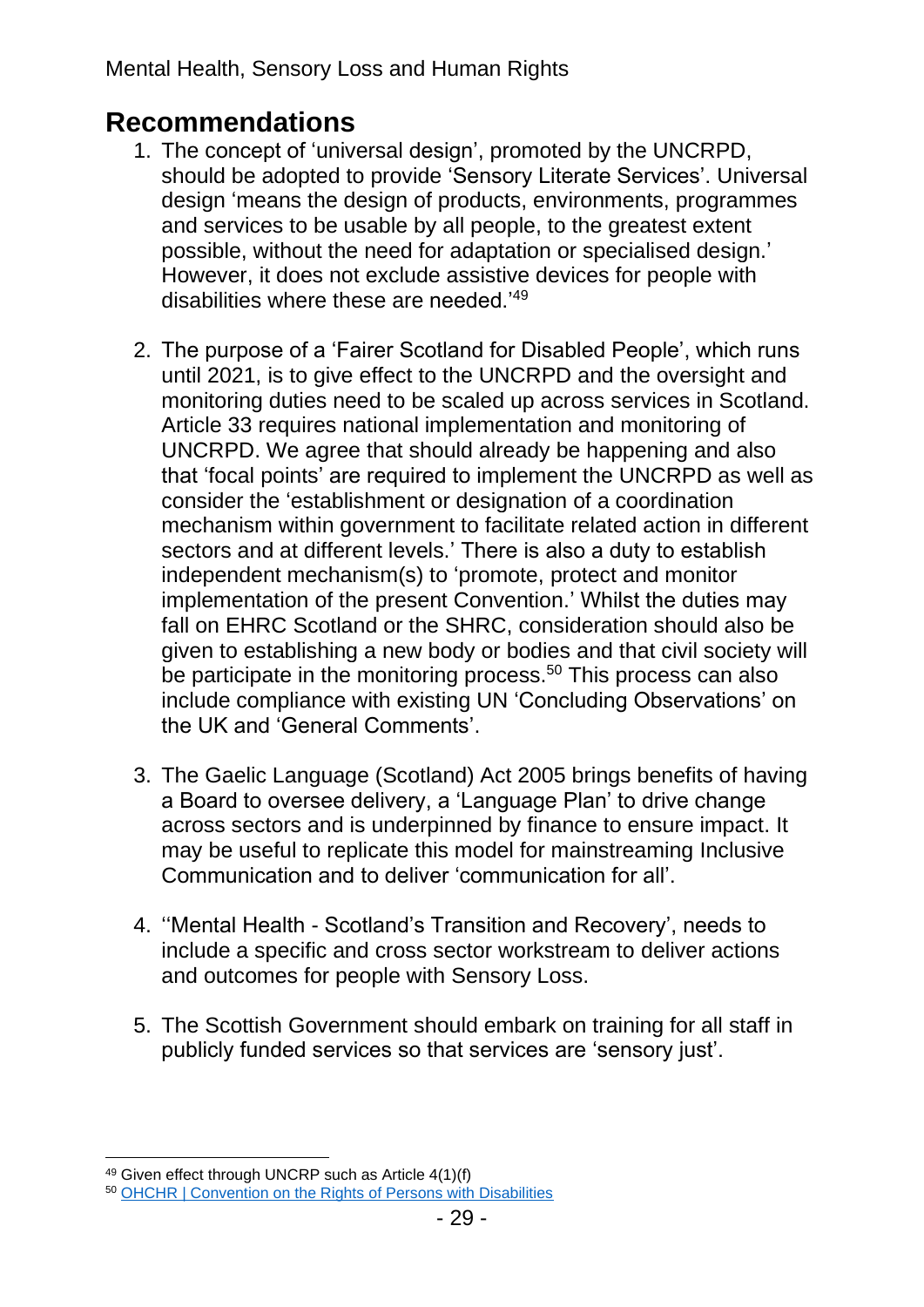- 6. All future policies and services, whoever establishes them, should undertake a HRBA to the process so that the outcomes are 'sensory just'.
- 7. Consideration should be given to positively promoting Sensory Loss as a 'linguistic minority' with reference to the Council of Europe Treaty.
- 8. Set up a joint working group to progress recommendations underway and led by the five organisations who have authored this report.